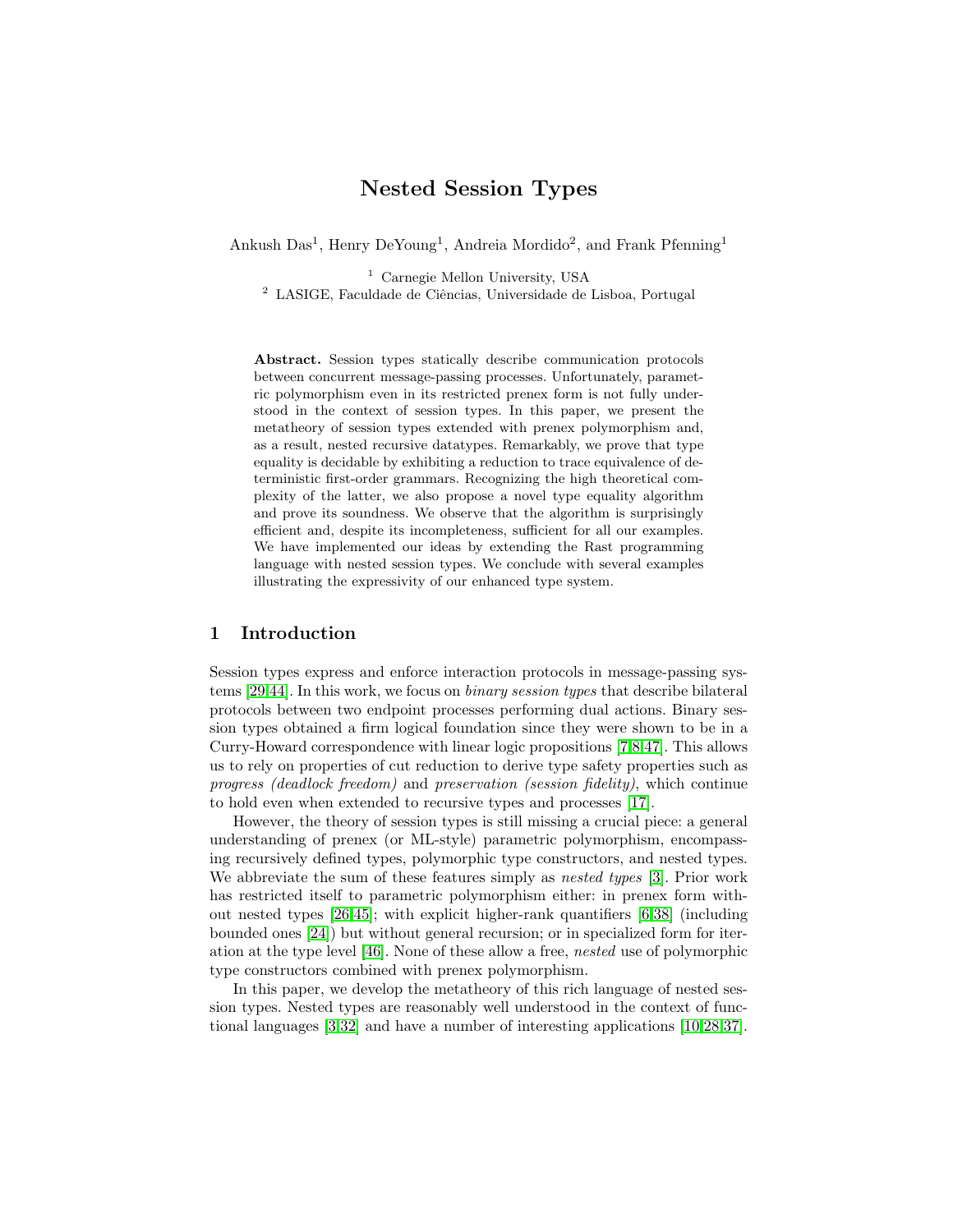One difficult point is the interaction of nested types with polymorphic recursion and type inference [\[36\]](#page-27-6). By adopting bidirectional type-checking we avoid this particular set of problems altogether, at the cost of some additional verbosity. However, we have a new problem namely that session type definitions are generally equirecursive and not generative. This means that even before we consider nesting, with the definitions

$$
list[\alpha] = \bigoplus \{ \mathbf{nil} : 1, \mathbf{cons} : \alpha \otimes \mathbf{list}[\alpha] \} \qquad \mathbf{list}'[\alpha] = \bigoplus \{ \mathbf{nil} : 1, \mathbf{cons} : \alpha \otimes \mathbf{list}'[\alpha] \}
$$

we have  $\textsf{list}[A] \equiv \textsf{list'}[B]$  and also  $\textsf{list}[\textsf{list'}[A]] \equiv \textsf{list'}[\textsf{list}[B]]$  provided  $A \equiv B$ . The reason is that both types specify the same communication behavior—only their name (which is irrelevant) is different. As the second of these equalities shows, deciding the equality of nested occurrences of type constructors is inescapable: allowing type constructors (which are necessary in many practical examples) means we also have to solve type equality for nested types. For example, the types  $Tree[\alpha]$  and  $STree[\alpha][\kappa]$  represent binary trees and their faithfully (and efficiently) serialized form respectively.

$$
\begin{aligned} \mathsf{Tree}[\alpha] = \oplus \{\mathbf{node}: \mathsf{Tree}[\alpha] \otimes \alpha \otimes \mathsf{Tree}[\alpha], \mathbf{leaf}:1\} \\ \mathsf{STree}[\alpha, \kappa] = \oplus \{\mathbf{nd}: \mathsf{STree}[\alpha, \alpha \otimes \mathsf{STree}[\alpha, \kappa]], \mathbf{If}: \kappa\} \end{aligned}
$$

We have that  $Tree[\alpha] \otimes \kappa$  is isomorphic to  $STree[\alpha, \kappa]$  and that the processes witnessing the isomorphism can be easily implemented (see Section [9\)](#page-21-0).

At the core of type checking such programs lies type equality. We show that we can translate type equality for nested session types to the trace equivalence problem for deterministic first-order grammars, which was shown to be decidable by Janˇcar, albeit with doubly-exponential complexity [\[31\]](#page-26-6). Solomon [\[42\]](#page-27-7) already proved a related connection between inductive type equality for nested types and language equality for DPDAs. The difference is that session type equality must be defined coinductively, as a bisimulation, rather than via language equivalence [\[23\]](#page-26-7). This is because session types capture communication behavior rather than the structure of closed values so a type such as  $R = \bigoplus \{a : R\}$  is not equal to the empty type  $E = \bigoplus \{\}.$  The reason is that the former type can send infinitely many a's while the latter cannot (due to the coinductive interpretation). Interestingly, if we imagine a lazy functional language such as Haskell with non-generative recursive types, then R and E would also be different. In fact, nothing in our analysis of equirecursive nested types depends on linearity, just on the coinductive interpretation of types. Several of our key results, namely decidability of type equality and a practical algorithm for it, apply to lazy functional languages! Open in this different setting would still be the question of type inference, including the treatment of polymorphic recursion.

The decision procedure for deterministic first-order grammars does not appear to be directly suitable for implementation, in part due to its doublyexponential complexity bound. Instead we develop an algorithm combining loop detection [\[23\]](#page-26-7) with instantiation [\[18\]](#page-26-8) and a special treatment of reflexivity to handle all cases that would have passed in a nominal system. The algorithm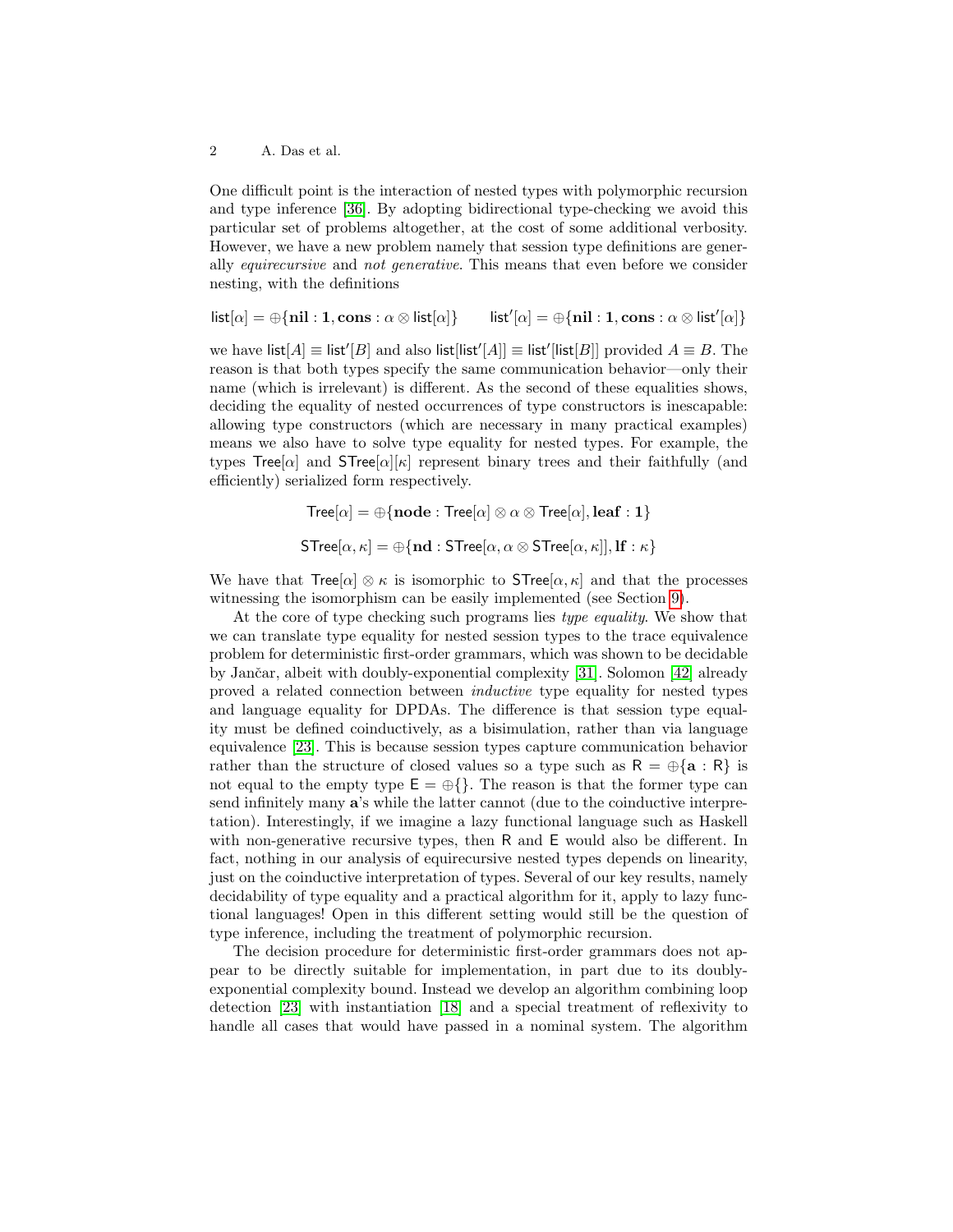is sound, but incomplete, and reports success, a counterexample, or an inconclusive outcome (which counts as failure). In our experience, the algorithm is surprisingly efficient and sufficient for all our examples.

We have implemented nested session types and integrated them with the Rast language that is based on session types [\[17](#page-26-1)[,18,](#page-26-8)[19\]](#page-26-9). We have evaluated our prototype on several examples such as the Dyck language [\[21\]](#page-26-10), an expression server [\[45\]](#page-27-2) and serializing binary trees, and standard polymorphic data structures such as lists, stacks and queues.

Most closely related to our work is context-free session types (CFSTs) [\[45\]](#page-27-2). CFSTs also enhance the expressive power of binary session types by extending types with a notion of sequential composition of types. In connection with CFSTs, we identified a proper fragment of nested session types closed under sequential composition and therefore nested session types are strictly more expressive than CFSTs.

The main technical contributions of our work are:

- A uniform language of session types supporting prenex polymorphism, type constructors, and nested types and its type safety proof (Sections [3,](#page-5-0) [6\)](#page-15-0).
- A proof of decidability of type equality (Section [4\)](#page-6-0).
- A practical algorithm for type equality and its soundness proof (Section [5\)](#page-11-0).
- A proper fragment of nested session types that is closed under sequential composition, the main feature of context-free session types (Section [7\)](#page-18-0).
- An implementation and integration with the Rast language (Section [8\)](#page-20-0).

## <span id="page-2-0"></span>2 Overview of Nested Session Types

The main motivation for studying nested types is quite practical and generally applicable to programming languages with structural type systems. We start by applying parametric type constructors for a standard polymorphic queue data structure. We also demonstrate how the types can be made more precise using nesting. A natural consequence of having nested types is the ability to capture (communication) patterns characterized by context-free languages. As an illustration, we express the Dyck language of balanced parentheses and show how nested types are connected to DPDAs also.

Queues A standard application of parameterized types is the definition of polymorphic data structures such as lists, stacks, or queues. As a simple example, consider the nested type:

queue $[\alpha] \triangleq \&\{\mathbf{ins} : \alpha \multimap \mathsf{queue}[\alpha], \mathbf{del} : \oplus \{\mathbf{none} : \mathbf{1}, \mathbf{some} : \alpha \otimes \mathsf{queue}[\alpha]\}\}\$ 

The type queue, parameterized by  $\alpha$ , represents a queue with values of type  $\alpha$ . A process providing this type offers an *external choice*  $(\&)$  enabling the client to either *insert* a value of type  $\alpha$  in the queue (label **ins**), or to *delete* a value from the queue (label del). After receiving label ins, the provider expects to receive a value of type  $\alpha$  (the  $\sim$  operator) and then proceeds to offer queue[ $\alpha$ ].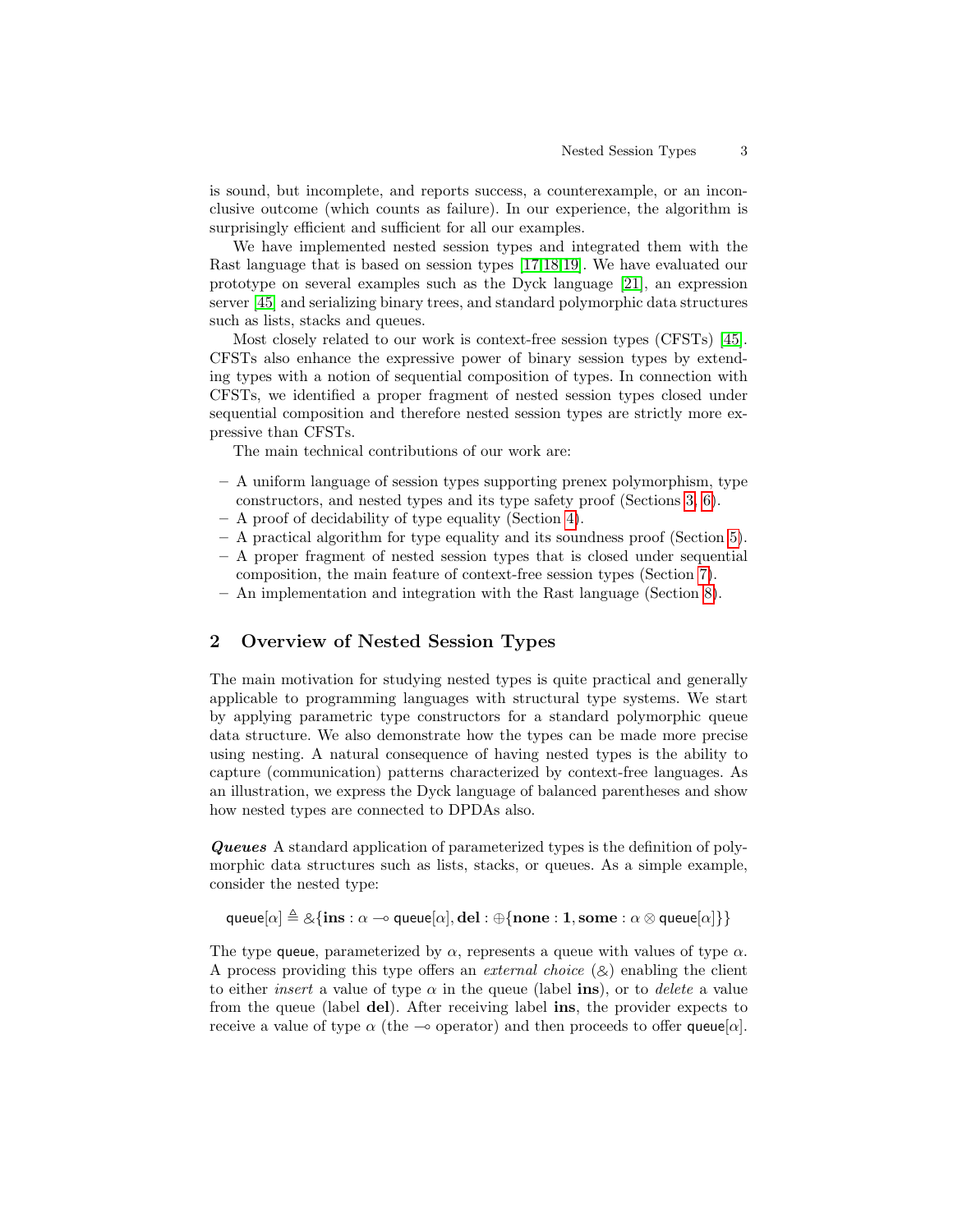Upon reception of the label **del**, the provider queue is either empty, in which case it sends the label none and terminates the session (as prescribed by type 1), or is non-empty, in which case it sends a value of type  $\alpha$  (the  $\otimes$  operator) and recurses with queue[ $\alpha$ ].

Although parameterized type definitions are sufficient to express the standard interface to polymorphic data structures, we propose nested session types which are considerably more expressive. For instance, we can use type parameters to track the number of elements in the queue in its type!

queue[ $\alpha$ ,  $x$ ]  $\triangleq$  & {**ins** :  $\alpha$   $\sim$  queue[ $\alpha$ , Some[ $\alpha$ , x]], **del** : x} Some $[\alpha, x] \triangleq \bigoplus \{ \text{some} : \alpha \otimes \text{queue}[\alpha, x] \}$  None  $\triangleq \bigoplus \{ \text{none} : 1 \}$ 

The second type parameter  $x$  tracks the number of elements. This parameter can be understood as a symbol stack. On inserting an element, we recurse to queue[ $\alpha$ , Some[ $\alpha$ , x]] denoting the *push* of Some symbol on stack x. We initiate the empty queue with the type queue[ $\alpha$ , None] where the second parameter denotes an empty symbol stack. Thus, a queue with n elements would have the type queue[ $\alpha$ , Some<sup>n</sup>[ $\alpha$ , None]]. On receipt of the del label, the type transitions to x which can either be None (if the queue is empty) or  $\mathsf{Some}[\alpha, x]$  (if the queue is non-empty). In the latter case, the type sends label some followed by an element, and transitions to queue[ $\alpha$ , x] denoting a pop from the symbol stack. In the former case, the type sends the label none and terminates. Both these behaviors are reflected in the definitions of types Some and None.

Context-Free Languages Recursive session types capture the class of regular languages [\[45\]](#page-27-2). However, in practice, many useful languages are beyond regular. As an illustration, suppose we would like to express a balanced parentheses language, also known as the Dyck language [\[21\]](#page-26-10) with the end-marker \$. We use  **to denote an opening symbol, and**  $**R**$  **to denote a closing symbol (in a session**typed mindset,  $\bf{L}$  can represent client request and  $\bf{R}$  is server response). We need to enforce that each L has a corresponding closing R and they are properly nested. To express this, we need to track the number of L's in the output with the session type. However, this notion of memory is beyond the expressive power of regular languages, so mere recursive session types will not suffice.

We utilize the expressive power of nested types to express this behavior.

$$
T[x] \triangleq \bigoplus \{ \mathbf{L} : T[T[x]], \mathbf{R} : x \} \qquad D \triangleq \bigoplus \{ \mathbf{L} : T[D], \$ : 1 \}
$$

The nested type  $T[x]$  takes x as a type parameter and either outputs L and continues with  $T[T[x]]$ , or outputs **R** and continues with x. The type D either outputs **L** and continues with  $T[D]$ , or outputs \$ and terminates. The type D expresses a Dyck word with end-marker \$ [\[34\]](#page-27-8).

The key idea here is that the number of T's in the type of a word tracks the number of unmatched L's in it. Whenever the type  $T[x]$  outputs L, it recurses with  $T[T[x]]$  incrementing the number of T's in the type by 1. Dually, whenever the type outputs  $\mathbf{R}$ , it recurses with x decrementing the number of T's in the type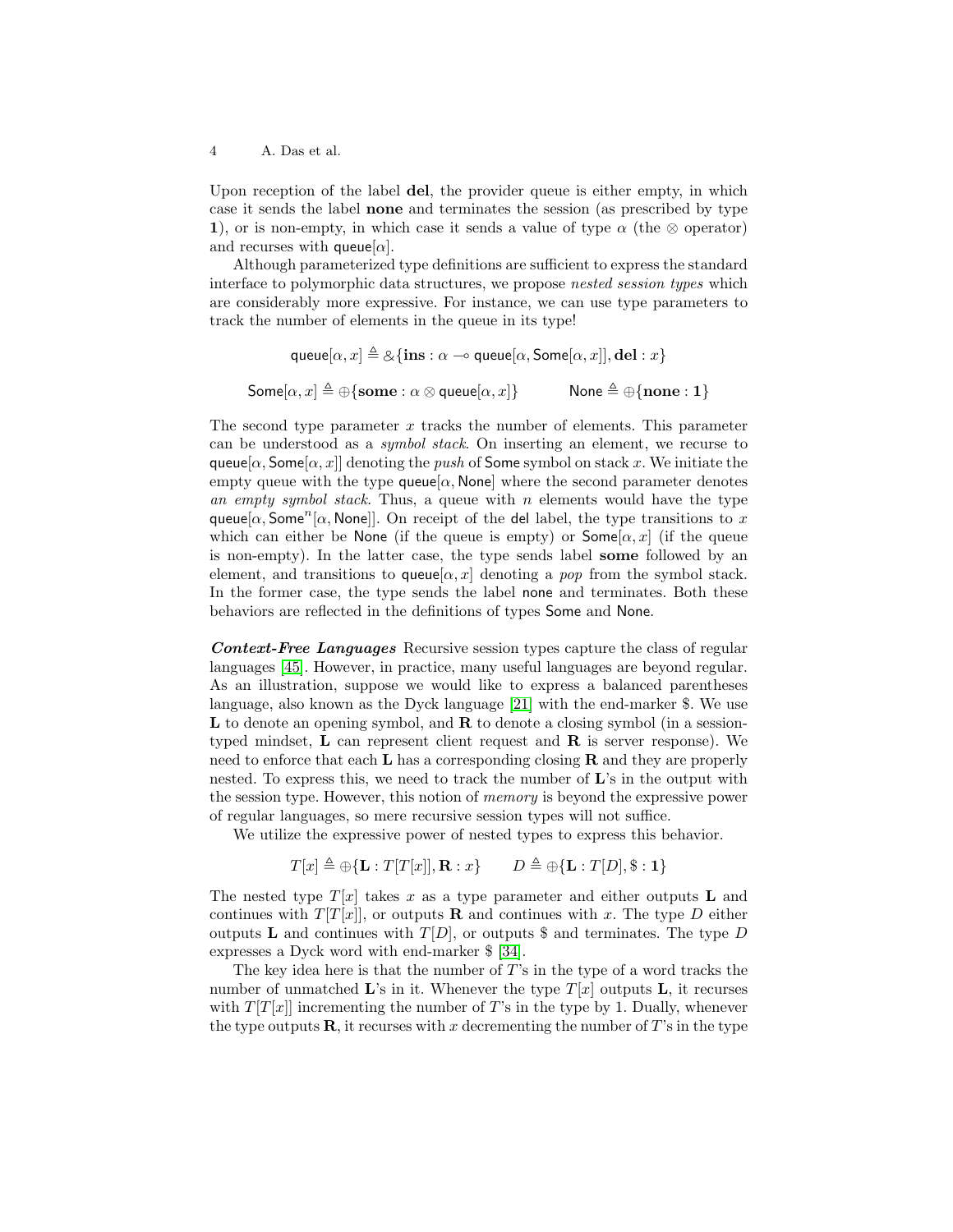by 1. The type  $D$  denotes a balanced word with no unmatched  $\mathbf{L}$ 's. Moreover, since we can only output  $\text{\$ (or L) at the type } D \text{ and not } \textbf{R},$  we obtain the invariant that any word of type  $D$  must be balanced. If we imagine the parameter x as the symbol stack, outputting an  $\bf{L}$  pushes T on the stack, while outputting  $\bf{R}$ pops  $T$  from the stack. The definition of  $D$  ensures that once an  $L$  is outputted, the symbol stack is initialized with  $T[D]$  indicating one unmatched **L**.

Nested session types do not restrict communication so that the words represented have to be balanced. To this end, the type  $D'$  can model the cropped Dyck language, where unbalanced words can be captured.

$$
T'[x] \triangleq \bigoplus \{\mathbf{L} : T'[T'[x]], \mathbf{R} : x, \$: \mathbf{1}\} \qquad D' \triangleq \bigoplus \{\mathbf{L} : T'[D'], \$: \mathbf{1}\}\
$$

The only difference between types  $T[x]$  and  $T'[x]$  is that  $T'[x]$  allows us to terminate at any point using the \$ label which immediately transitions to type 1. Nested session types can not only capture the class of deterministic context-free languages recognized by DPDAs that *accept by empty stack* (balanced words), but also the class of deterministic context-free languages recognized by DPDAs that accept by final state (cropped words).

Multiple Kinds of Parentheses We can use nested types to express more general words with different kinds of parentheses. Let  $L$  and  $L'$  denote two kinds of opening symbols, while  $\bf{R}$  and  $\bf{R}'$  denote their corresponding closing symbols respectively. We define the session types

$$
S[x] \triangleq \bigoplus \{ \mathbf{L} : S[S[x]], \mathbf{L}' : S'[S[x]], \mathbf{R} : x \}
$$
  

$$
S'[x] \triangleq \bigoplus \{ \mathbf{L} : S[S'[x]], \mathbf{L}' : S'[S'[x]], \mathbf{R}' : x \}
$$
  

$$
E \triangleq \bigoplus \{ \mathbf{L} : S[E], \mathbf{L}' : S'[E], \$ : 1 \}
$$

We push symbols S and S' to the stack on outputting **L** and  $\mathbf{L}'$  respectively. Dually, we pop S and S' from the stack on outputting  $\bf{R}$  and  $\bf{R}'$  respectively. Then, the type E defines an *empty stack*, thereby representing a balanced Dyck word. This technique can be generalized to any number of kinds of brackets.

Multiple States as Multiple Parameters Using defined type names with multiple type parameters, we enable types to capture the language of DPDAs with several states. Consider the language  $L_3 = \{ \mathbf{L}^n \mathbf{a} \mathbf{R}^n \mathbf{a} \cup \mathbf{L}^n \mathbf{b} \mathbf{R}^n \mathbf{b} \mid n > 0 \},\$ proposed by Korenjak and Hopcroft [\[34\]](#page-27-8). A word in this language starts with a sequence of opening symbols L, followed by an intermediate symbol, either a or **b**. Then, the word contains as many closing symbols  $\bf{R}$  as there were  $\bf{L}$ s and terminates with the symbol a or b matching the intermediate symbol.

$$
U \triangleq \bigoplus \{ \mathbf{L} : O[C[A], C[B]] \} \qquad O[x, y] \triangleq \bigoplus \{ \mathbf{L} : O[C[x], C[y]], \mathbf{a} : x, \mathbf{b} : y \}
$$

$$
C[x] \triangleq \bigoplus \{ \mathbf{R} : x \} \qquad A \triangleq \bigoplus \{ \mathbf{a} : \mathbf{1} \} \qquad B \triangleq \bigoplus \{ \mathbf{b} : \mathbf{1} \}
$$

The  $L_3$  language is characterized by session type U. Since the type U is unaware of which intermediate symbol among a or b would eventually be chosen, it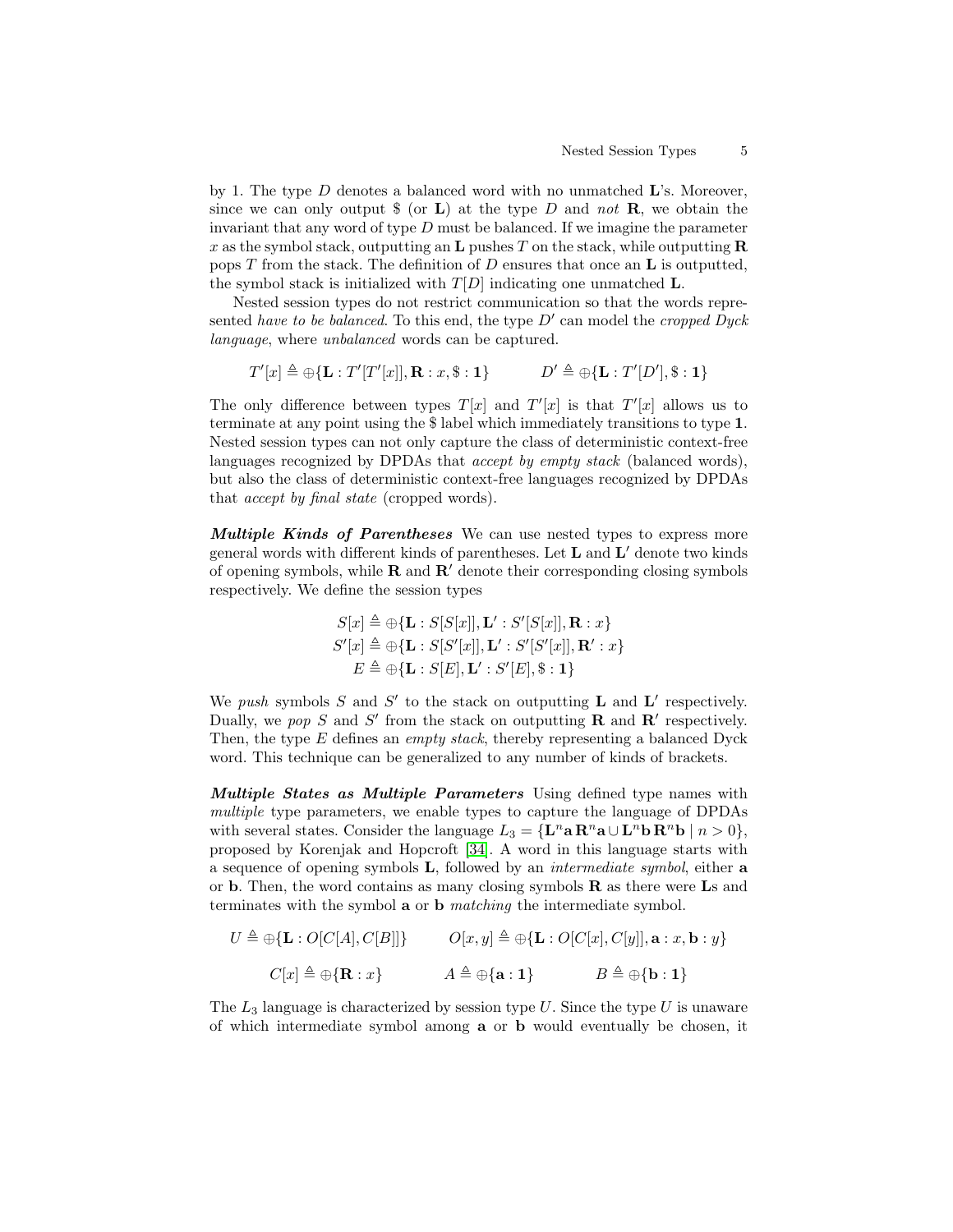cleverly maintains two symbol stacks in the two type parameters x and y of O. We initiate type U with outputting **L** and transitioning to  $O[C[A], C[B]]$  where the symbol C tracks that we have outputted one **L**. The types A and B represent the intermediate symbols that might be used in the future. The type  $O[x, y]$  can either output an **L** and transition to  $O[C[x], C[y]]$  *pushing* the symbol C onto both stacks; or it can output  $\bf{a}$  (or  $\bf{b}$ ) and transition to the first (resp. second) type parameter x (resp. y). Intuitively, the type parameter x would have the form  $C^n[A]$  for  $n > 0$  (resp. y would be  $C^n[B]$ ). Then, the type  $C[x]$  would output an **R** and pop the symbol C from the stack by transitioning to x. Once all the closing symbols have been outputted (note that you cannot terminate preemptively), we transition to type  $A$  or  $B$  depending on the intermediate symbol chosen. Type  $A$  outputs **a** and terminates, and similarly, type  $B$  outputs **b** and terminates. Thus, we simulate the  $L_3$  language (not possible with context-free session types [\[45\]](#page-27-2)) using two type parameters.

More broadly, nested types can neatly capture *complex server-client inter*actions. For instance, client requests can be captured using labels  $L, L'$  while server responses can be captured using labels  $\mathbf{R}, \mathbf{R}'$  expressing multiple kinds of requests. Balanced words will then represent that all requests have been handled. The types can also guarantee that responses do not exceed requests.

Concatenation of Dyck Words We conclude this section by proving some standard properties on balanced parentheses: closure under concatenation and closure under wrapping. If  $w_1$ \$ and  $w_2$ \$ are two balanced words, then so is  $w_1w_2$ \$. Similarly, if  $w\$  is a balanced word, then so is  $\mathbf{L}w\mathbf{R}\$ . These two properties can be proved by implementing append and wrap processes capturing the former and latter properties.

 $append: (w_1 : D), (w_2 : D) \vdash (w : D)$  $\prime$ : D)

The above declarations describe the type for the two processes. The append process uses two channels  $w_1$  and  $w_2$  of type D and provides  $w : D$ , whereas *wrap* uses  $w: D$  and provides  $w': D$ . The actual implementations are described in our technical report [\[14\]](#page-25-5).

## <span id="page-5-0"></span>3 Description of Types

The underlying base system of session types is derived from a Curry-Howard interpretation [\[7,](#page-25-0)[8\]](#page-25-1) of intuitionistic linear logic [\[25\]](#page-26-11). Below we describe the session types, their operational interpretation and the continuation type.

$$
\begin{array}{rcll} A,B,C & ::= & \oplus \{\ell : A_\ell\}_{\ell \in L} & \text{send label } k \in L & \text{continue at type } A_k \\ & & & \& \{\ell : A_\ell\}_{\ell \in L} & \text{receive label } k \in L & \text{continue at type } A_k \\ & & & A \otimes B & \text{send channel } a : A & \text{continue at type } B \\ & & & A \multimap B & \text{receive channel } a : A & \text{continue at type } B \\ & & & 1 & \text{send close message} & \text{no continuation} \\ & & & & \& \hspace{15em} \mid \hspace{15em} \alpha & \text{type variable} \\ & & & & \downarrow \text{define} \end{array}
$$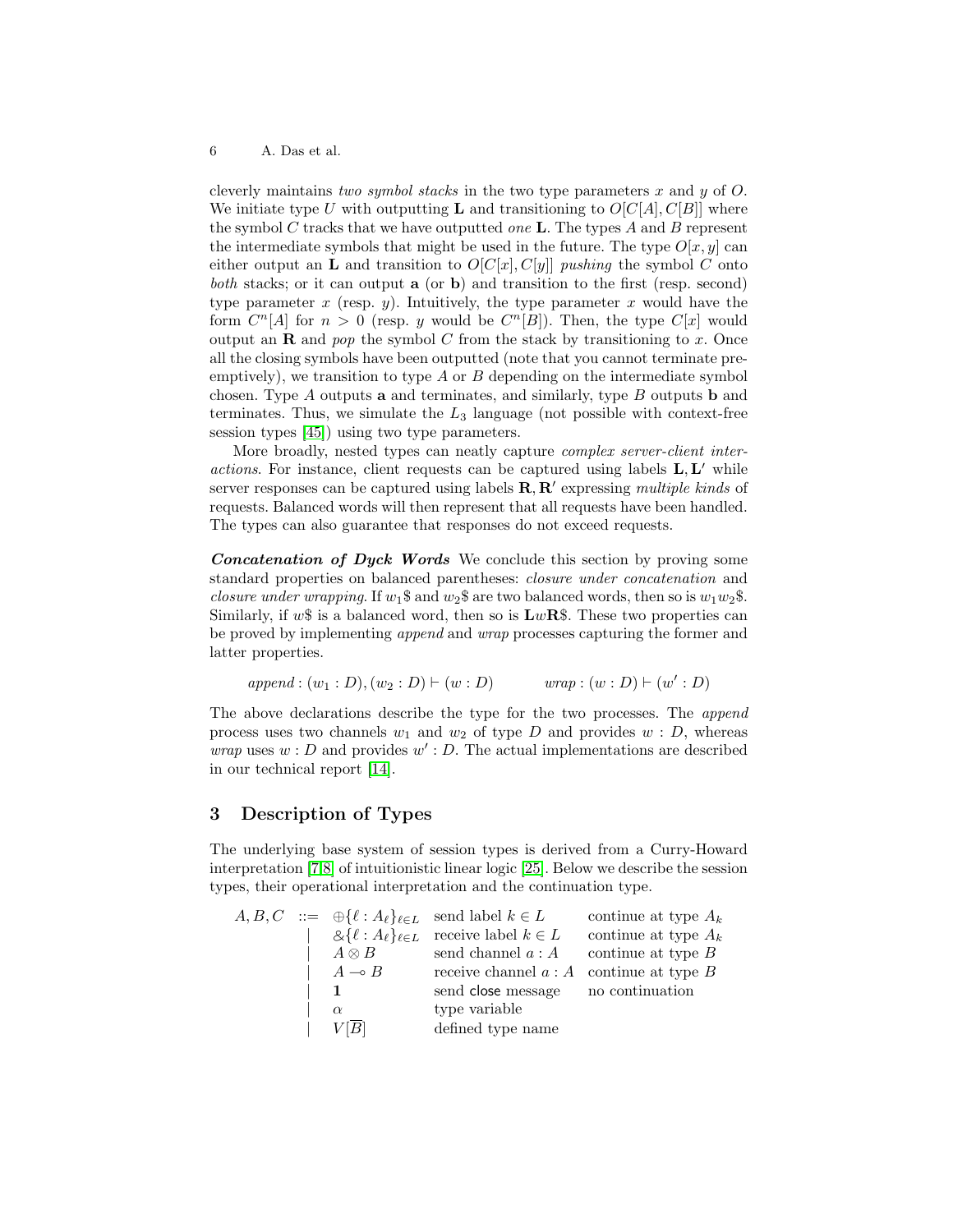The basic type operators have the usual interpretation: the internal choice operator  $\bigoplus \{\ell : A_{\ell}\}_{\ell \in L}$  selects a branch with label  $k \in L$  with corresponding continuation type  $A_k$ ; the *external choice* operator  $\&\{\ell : A_\ell\}_{\ell \in L}$  offers a choice with labels  $\ell \in L$  with corresponding continuation types  $A_{\ell}$ ; the tensor operator  $A \otimes B$  represents the channel passing type that consists of sending a channel of type A and proceeding with type B; dually, the *lolli* operator  $A \rightarrow B$  consists of receiving a channel of type  $A$  and continuing with type  $B$ ; the terminated session 1 is the operator that closes the session.

We also support *type constructors* to define new *type names*. A type name V is defined according to a type definition  $V[\overline{\alpha}] = A$  that is parameterized by a sequence of *distinct type variables*  $\bar{\alpha}$  that the type A can refer to. We can use type names in a type expression using  $V[\overline{B}]$ . Type expressions can also refer to parameter  $\alpha$  available in scope. The *free variables* in type A refer to the set of type variables that occur freely in A. Types without any free variables are called closed types. We call any type not of the form  $V[\overline{B}]$  to be structural.

All type definitions are stored in a finite global *signature*  $\Sigma$  defined as

$$
Signature \ \Sigma ::= \cdot \mid \Sigma, V[\overline{\alpha}] = A
$$

In a valid signature, all definitions  $V[\overline{\alpha}] = A$  are contractive, meaning that A is structural, i.e. not itself a type name. This allows us to take an equirecursive view of type definitions, which means that unfolding a type definition does not require communication. More concretely, the type  $V[\overline{B}]$  is considered equivalent to its unfolding  $A[\overline{B}/\overline{\alpha}]$ . We can easily adapt our definitions to an *isorecursive* view [\[35,](#page-27-9)[20\]](#page-26-12) with explicit unfold messages. All type names V occurring in a valid signature must be defined, and all type variables defined in a valid definition must be distinct. Furthermore, for a valid definition  $V[\overline{\alpha}] = A$ , the free variables occurring in A must be contained in  $\overline{\alpha}$ . This top-level scoping of all type variables is what we call the prenex form of polymorphism.

## <span id="page-6-0"></span>4 Type Equality

Central to any practical type checking algorithm is type equality. In our system, it is necessary for the rule of identity (forwarding) and process spawn, as well as the channel-passing constructs for types  $A\otimes B$  and  $A\multimap B$ . However, with nested polymorphic recursion, checking equality becomes challenging. We first develop the underlying theory of equality providing its definition, and then establish its reduction to checking trace equivalence of deterministic first-order grammars.

### 4.1 Type Equality Definition

Intuitively, two types are equal if they permit exactly the *same* communication behavior. Formally, type equality is captured using a coinductive definition following seminal work by Gay and Hole [\[23\]](#page-26-7).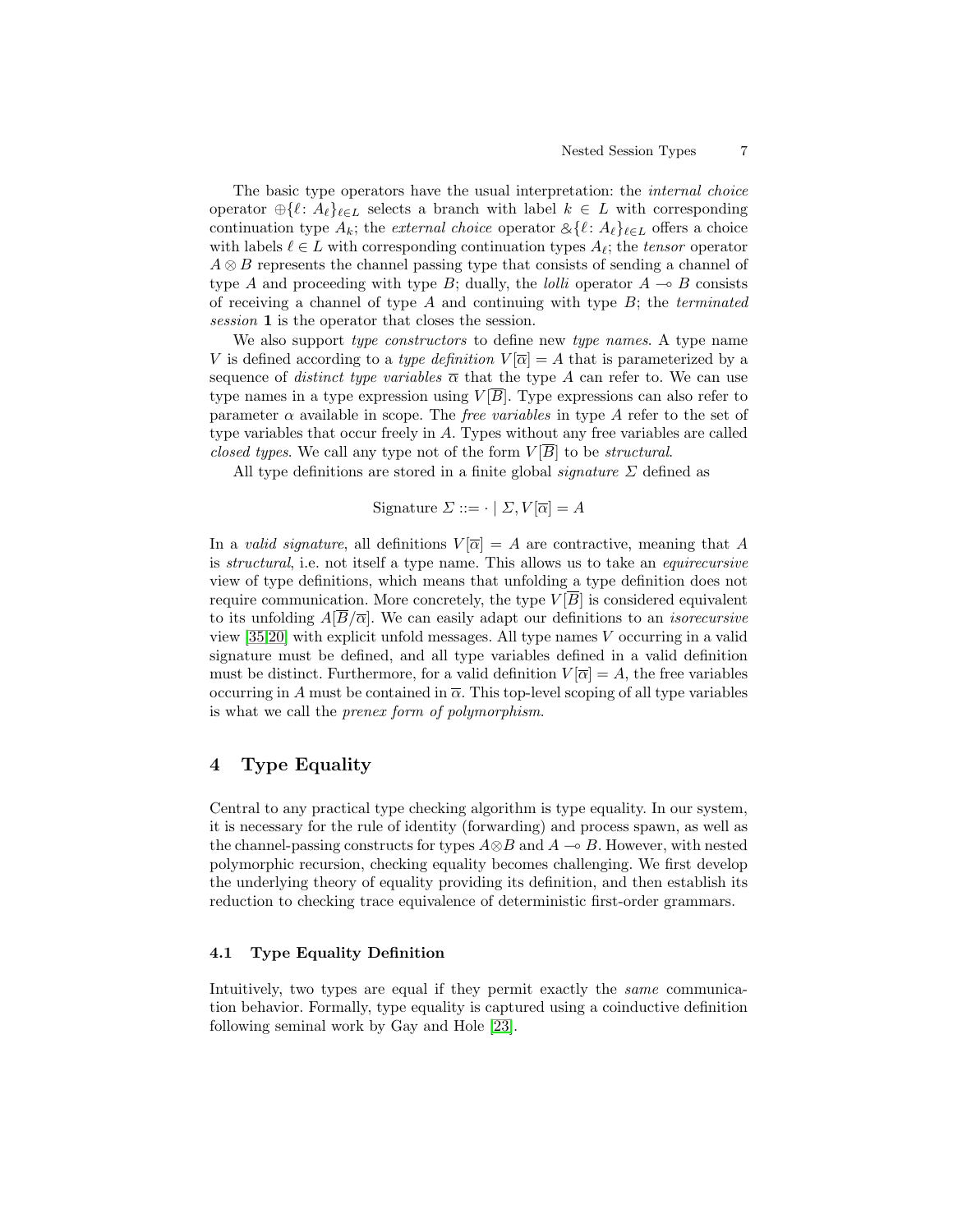**Definition 1.** We first define unfold  $\Sigma(A)$  as

$$
\frac{V[\overline{\alpha}] = A \in \Sigma}{\text{unfold}_{\Sigma}(V[\overline{B}]) = A[\overline{B}/\overline{\alpha}]} \text{ def } \qquad \frac{A \neq V[\overline{B}]}{\text{unfold}_{\Sigma}(A) = A} \text{ str}
$$

Unfolding a structural type simply returns  $\tilde{A}$ . Since type definitions are *con*tractive [\[23\]](#page-26-7), the result of unfolding is never a type name application and it always terminates in one step.

**Definition 2.** Let Type be the set of closed type expressions (no free variables). A relation  $\mathcal{R} \subseteq Type \times Type$  is a type bisimulation if  $(A, B) \in \mathcal{R}$  implies:

- $-If$  unfold $_{\Sigma}(A) = \bigoplus \{ \ell : A_{\ell} \}_{\ell \in L}$ , then unfold $_{\Sigma}(B) = \bigoplus \{ \ell : B_{\ell} \}_{\ell \in L}$  and also  $(A_{\ell}, B_{\ell}) \in \mathcal{R}$  for all  $\ell \in L$ .
- $-If$  unfold $_{\Sigma}(A) = \&\{\ell : A_{\ell}\}_{\ell \in L}$ , then unfold $_{\Sigma}(B) = \&\{\ell : B_{\ell}\}_{\ell \in L}$  and also  $(A_{\ell}, B_{\ell}) \in \mathcal{R}$  for all  $\ell \in L$ .
- $-$  If unfold $\Gamma_A(A)=A_1\otimes A_2$ , then unfold $\Gamma_B(B)=B_1\otimes B_2$  and  $(A_1,B_1)\in \mathcal{R}$  and  $(A_2, B_2) \in \mathcal{R}$ .
- $-$  If unfold $\varSigma(A) = A_1 \multimap A_2$ , then unfold $\varSigma(B) = B_1 \multimap B_2$  and  $(A_1, B_1) \in \mathcal{R}$ and  $(A_2, B_2) \in \mathcal{R}$ .
- $-I$ f unfold $\overline{\Sigma}(A) = 1$ , then unfold $\overline{\Sigma}(B) = 1$ .

**Definition 3.** Two closed types A and B are equal  $(A \equiv B)$  iff there exists a type bisimulation  $\mathcal R$  such that  $(A, B) \in \mathcal R$ .

When the signature  $\Sigma$  is not clear from context we add a subscript,  $A \equiv_{\Sigma} B$ . This definition only applies to types with no free type variables. Since we allow parameters in type definitions, we need to define equality in the presence of free type variables. To this end, we define the notation  $\forall V. A \equiv B$  where V is a collection of type variables and A and B are valid types w.r.t.  $\mathcal V$  (i.e., free variables in  $A$  and  $B$  are contained in  $V$ ).

<span id="page-7-0"></span>**Definition 4.** We define  $\forall V. A \equiv B$  iff for all closed type substitutions  $\sigma : V$ , we have  $A[\sigma] \equiv B[\sigma]$ .

#### 4.2 Decidability of Type Equality

Solomon [\[42\]](#page-27-7) proved that types defined using parametric type definitions with an inductive interpretation can be translated to DPDAs, thus reducing type equality to language equality on DPDAs. However, our type definitions have a *coinductive interpretation.* As an example, consider the types  $A = \bigoplus \{a : A\}$  and  $B = \bigoplus \{\mathbf{b} : B\}$ . With an *inductive* interpretation, types A and B are empty (because they do not have terminating symbols) and, thus, are equal. However, with a *coinductive* interpretation, type A will send an infinite number of  $\mathbf{a}$ 's, and  $B$  will send an infinite number of  $\mathbf{b}'s$ , and are thus not equal. Our reduction needs to account for this coinductive behavior.

We show that type equality of nested session types is decidable via a reduction to the trace equivalence problem of deterministic first-order grammars [\[30\]](#page-26-13). A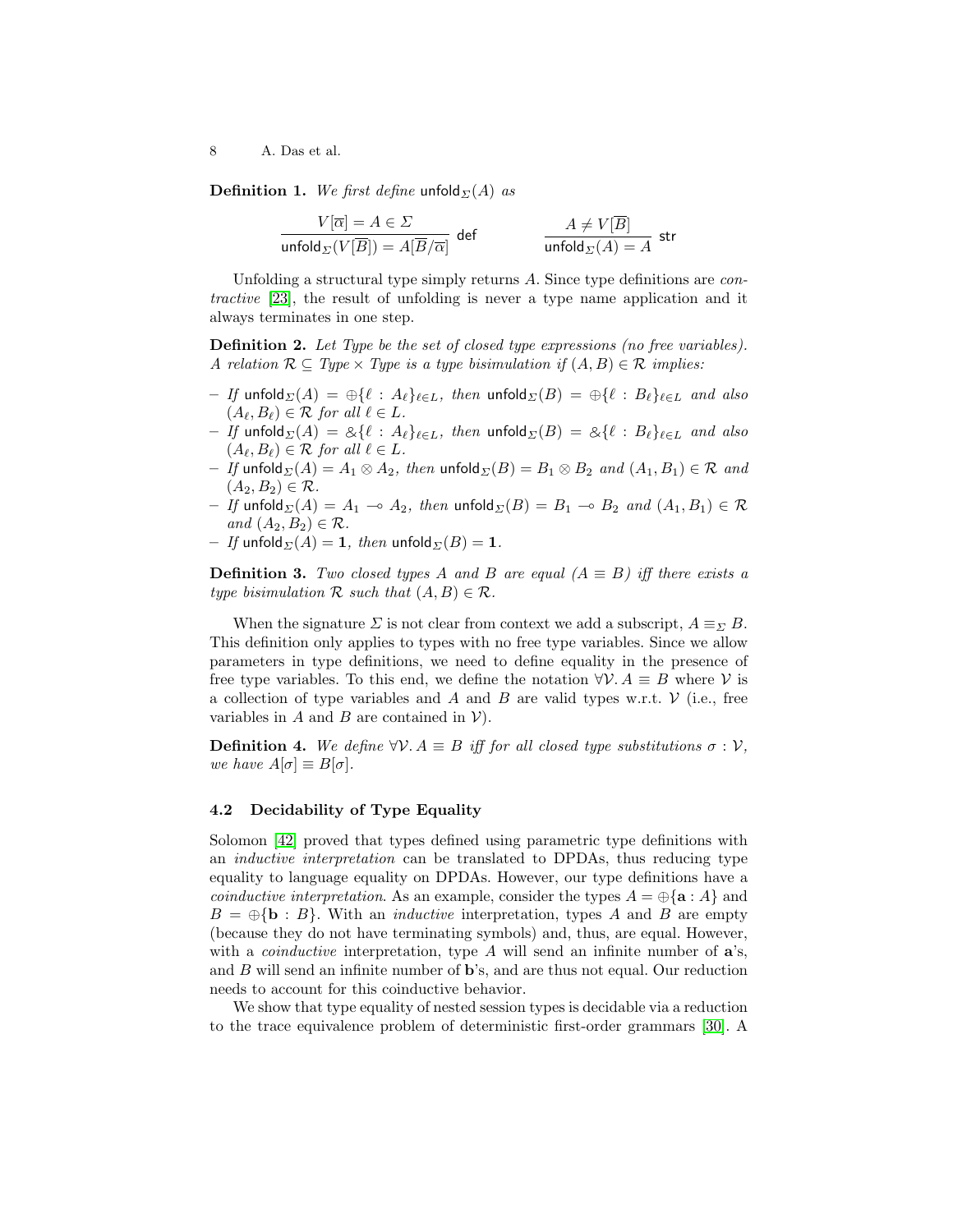first-order grammar is a structure  $(N, \mathcal{A}, \mathcal{S})$  where N is a set of non-terminals, A is a finite set of actions, and S is a finite set of production rules. The arity of non-terminal  $X \in \mathcal{N}$  is written as arity $(X) \in \mathbb{N}$ . Production rules rely on a countable set of variables V, and on the set  $\mathcal{T}_{\mathcal{N}}$  of regular terms over  $\mathcal{N} \cup \mathcal{V}$ . A term is regular if the set of subterms is finite (see [\[30\]](#page-26-13)).

Each production rule has the form  $X\overline{\alpha} \stackrel{a}{\rightarrow} E$  where  $X \in \mathcal{N}$  is a non-terminal,  $a \in \mathcal{A}$  is an action, and  $\overline{\alpha} \in \mathcal{V}^*$  are variables that the term  $E \in \mathcal{T}_{\mathcal{N}}$  can refer to. A grammar is *deterministic* if for each pair of  $X \in \mathcal{N}$  and  $a \in \mathcal{A}$ , there is at most one rule of the form  $X\overline{\alpha} \stackrel{a}{\rightarrow} E$  in S. The substitution of terms  $\overline{B}$ for variables  $\overline{\alpha}$  in a rule  $X\overline{\alpha} \stackrel{a}{\rightarrow} E$ , denoted by  $X\overline{B} \stackrel{a}{\rightarrow} E[\overline{B}/\overline{\alpha}]$ , is the rule  $(X\overline{\alpha} \stackrel{a}{\rightarrow} E)[\overline{B}/\overline{\alpha}]$ . Given a set of rules S, the trace of a term T is defined as trace ${}_{\mathcal{S}}(T)=\{\overline{a}\in\mathcal{A}^*\mid(T\stackrel{\overline{a}}{\to}T')\in\mathcal{S},\text{ for some }T'\in\mathcal{T}_{\mathcal{N}}\}.$  Two terms are  $\textit{trace}$ *equivalent*, written as  $T \sim_S T'$ , if trace<sub>S</sub> $(T)$  = trace<sub>S</sub> $(T')$ .

The crux of the reduction lies in the observation that session types can be translated to terms and type definitions can be translated to production rules of a first-order grammar. We start the translation of nested session types to grammars by first making an initial pass over the signature and introducing fresh internal names such that the new type definitions alternate between structural (except 1 and  $\alpha$ ) and non-structural types. These internal names are parameterized over their free type variables, and their definitions are added to the signature. This *internal renaming* simplifies the next step where we translate this extended signature to grammar production rules.

Example 1. As a running example, consider the queue type from Section [2:](#page-2-0)

<span id="page-8-0"></span>
$$
Q[\alpha] = \& \{ \textbf{ins} : \alpha \multimap Q[\alpha], \textbf{del} : \oplus \{ \textbf{none} : \textbf{1}, \textbf{some} : \alpha \otimes Q[\alpha] \} \}
$$

After performing internal renaming for this type, we obtain the following signature:

$$
Q[\alpha] = \&{\text{{ins}} : X_0[\alpha], \text{{del}} : X_1[\alpha]} \qquad X_1[\alpha] = \bigoplus{\text{{\bf none}} : 1, \text{{\bf some}} : X_2[\alpha]} \}
$$
  

$$
X_0[\alpha] = \alpha \multimap Q[\alpha] \qquad X_2[\alpha] = \alpha \otimes Q[\alpha]
$$

We introduce the fresh internal names  $X_0$ ,  $X_1$  and  $X_2$  (parameterized with free variable  $\alpha$ ) to represent the continuation type in each case. Note the alternation between structural and non-structural types (of the form  $V[\overline{B}])$ .

Next, we translate this extended signature to the grammar  $\mathcal{G} = (\mathcal{N}, \mathcal{A}, \mathcal{S})$ aimed at reproducing the behavior prescribed by the types as grammar actions.

$$
\mathcal{N} = \{Q, X_0, X_1, X_2, \perp\}
$$
\n
$$
\mathcal{A} = \{\&\text{ins, }\&\text{del}, -\circ_1, -\circ_2 \oplus \text{none}, \oplus \text{some}, \otimes_1, \otimes_2, \}
$$
\n
$$
\mathcal{S} = \{Q\alpha \xrightarrow{\&\text{ins}} X_0\alpha, \ Q\alpha \xrightarrow{\&\text{del}} X_1\alpha, \ X_0\alpha \xrightarrow{-\circ_1} \alpha, \ X_0\alpha \xrightarrow{-\circ_2} Q\alpha, \ X_1\alpha \xrightarrow{\oplus \text{some}} \underline{\alpha}, \ X_2\alpha, \ X_2\alpha \xrightarrow{\otimes_1} \alpha, \ X_2\alpha \xrightarrow{\otimes_2} Q\alpha\}
$$

Essentially, each defined type name is translated to a fresh non-terminal. Each type definition then corresponds a sequence of rules: one for each possible continuation type with the appropriate label that leads to that continuation. For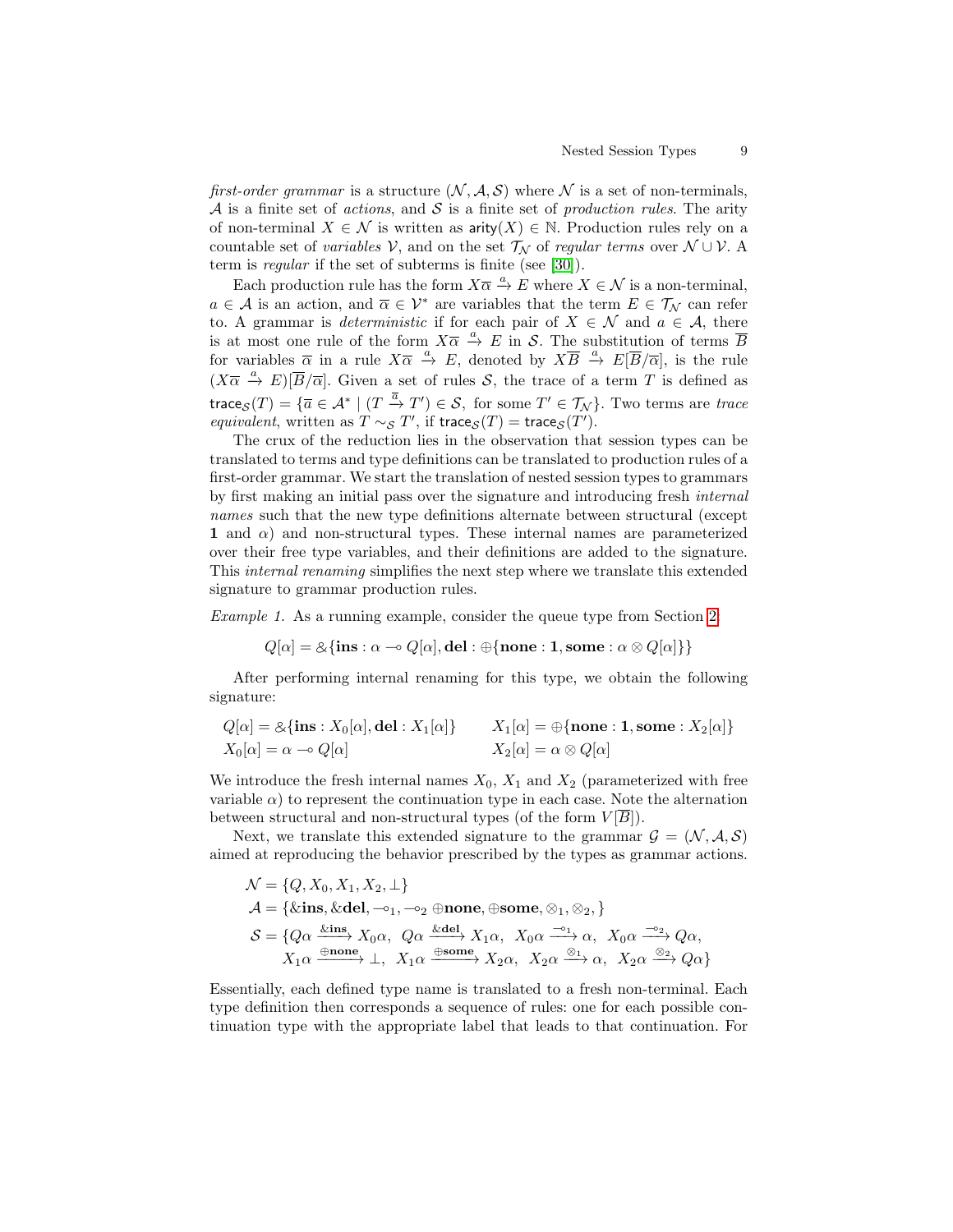instance, the type  $Q[\alpha]$  has two possible continuations: transition to  $X_0[\alpha]$  with action &ins or to  $X_1[\alpha]$  with action &del. The rules for all other type names is analogous. When the continuation is 1, we transition to the nullary non-terminal  $\perp$  disabling any further action. When the continuation is  $\alpha$ , we transition to  $\alpha$ . Since each type name is defined once, the produced grammar is deterministic.

Formally, the translation from an (extended) signature to a grammar is handled by two simultaneous tasks: translating type definitions into production rules (function  $\tau$  below), and converting type names, variables and the terminated session into grammar terms (function  $\langle \cdot \rangle$ ). The function  $\langle \cdot \rangle$  :  $OType \rightarrow \mathcal{T}_N$  from open session types to grammar terms is defined by:

 $\text{(1)} = \perp$  type 1 translates to ⊥<br> $\text{true}$  type 1 translates to ⊥  $\llbracket \alpha \rrbracket = \alpha$  type variables translate to themselves  $\langle V[B_1, \ldots, B_n] \rangle = V(B_1) \cdots (B_n)$  type names translate to first-order terms

Due to this mapping, throughout this section we will use type names indistinctly as type names or as non-terminal first-order symbols.

The function  $\tau$  converts a type definition  $V[\overline{\alpha}] = A$  into a set of production rules and is defined according to the structure of A as follows:

$$
\tau(V[\overline{\alpha}] = \bigoplus \{\ell \colon A_{\ell}\}_{\ell \in L}\} = \{ (V[\overline{\alpha}]) \xrightarrow{\oplus \ell} (A_{\ell}) \mid \ell \in L \}
$$

$$
\tau(V[\overline{\alpha}] = \bigotimes \{\ell \colon A_{\ell}\}_{\ell \in L}\} = \{ (V[\overline{\alpha}]) \xrightarrow{\otimes \ell} (A_{\ell}) \mid \ell \in L \}
$$

$$
\tau(V[\overline{\alpha}] = A_1 \otimes A_2) = \{ (V[\overline{\alpha}]) \xrightarrow{\otimes_i} (A_i) \mid i = 1, 2 \}
$$

$$
\tau(V[\overline{\alpha}] = A_1 \rightarrow A_2) = \{ (V[\overline{\alpha}]) \xrightarrow{\neg i} (A_i) \mid i = 1, 2 \}
$$

The function  $\tau$  identifies the actions and continuation types corresponding to A and translates them to grammar rules. Internal and external choices lead to actions  $\oplus \ell$  and  $\& \ell$ , for each  $\ell \in L$ , with  $A_{\ell}$  as the continuation type. The type  $A_1 \otimes A_2$  enables two possible actions,  $\otimes_1$  and  $\otimes_2$ , with continuation  $A_1$  and  $A_2$  respectively. Similarly  $A_1 \multimap A_2$  produces the actions  $\multimap_1$  and  $\multimap_2$  with  $A_1$ and  $A_2$  as respective continuations. Contractiveness ensures that there are no definitions of the form  $V[\overline{\alpha}] = V'[\overline{B}]$ . Our internal renaming ensures that we do not encounter cases of the form  $V[\overline{\alpha}] = 1$  or  $V[\overline{\alpha}] = \alpha$  because we do not generate internal names for them. For the same reason, the  $\left\|\cdot\right\|$  function is only defined on the complement types 1,  $\alpha$  and  $V[B]$ .

The  $\tau$  function is extended to translate a signature by being applied pointwise. Formally,  $\tau(\Sigma) = \bigcup_{(V[\overline{\alpha}]=A)\in\Sigma} \tau(V[\overline{\alpha}] = A)$ . Connecting all pieces, we define the fog function that translates a signature to a grammar as:

$$
\begin{aligned} \text{fog}(\Sigma) &= (\mathcal{N}, \mathcal{A}, \mathcal{S}), \text{ where:} & \mathcal{S} = \tau(\Sigma) \\ \mathcal{N} &= \{ X \mid (\bar{X}\overline{\alpha} \xrightarrow{\alpha} E) \in \tau(\Sigma) \} & \mathcal{A} = \{ a \mid (\bar{X}\overline{\alpha} \xrightarrow{\alpha} E) \in \tau(\Sigma) \} \end{aligned}
$$

The grammar is constructed by first computing  $\tau(\Sigma)$  to obtain all the production rules.  $N$  and  $\mathcal A$  are constructed by collecting the set of non-terminals and actions from these rules. The finite representation of session types and uniqueness of definitions ensure that  $f \circ g(\Sigma)$  is a deterministic first-order grammar.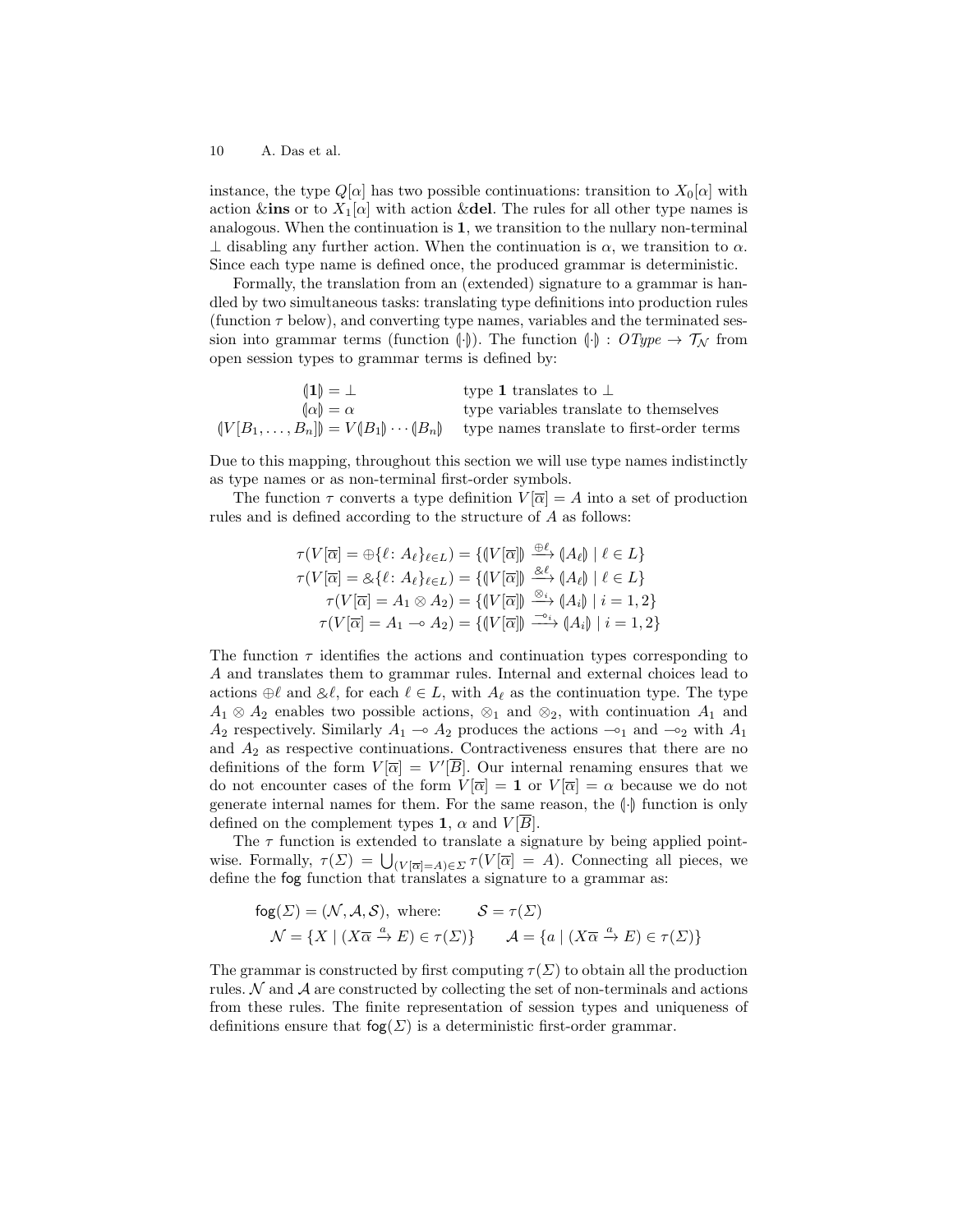Checking equality of types A and B given signature  $\Sigma$  finally reduces to (i) internal renaming of  $\Sigma$  to produce  $\Sigma'$ , and (ii) checking trace-equivalence of terms  $(A)$  and  $(B)$  given grammar fog( $\Sigma'$ ). If A and B are themselves structural, we generate internal names for them also during the internal renaming process. Since we assume an *equirecursive* and *non-generative* view of types, it is easy to show that internal renaming does not alter the communication behavior of types and preserves type equality. Formally,  $A \equiv_{\Sigma} B$  iff  $A \equiv_{\Sigma'} B$ .

<span id="page-10-1"></span>**Theorem 1.**  $A \equiv_{\Sigma} B$  if and only if  $|A| \sim_{\mathcal{S}} (|B|)$ , where  $(\mathcal{N}, \mathcal{A}, \mathcal{S}) = \text{fog}(\Sigma')$ <br>and  $\overline{\mathcal{N}}'$  is the extended eigenture for  $\overline{\mathcal{N}}$ and  $\Sigma'$  is the extended signature for  $\Sigma$ .

*Proof.* For the direct implication, assume that  $\langle A \rangle \sim_{\mathcal{S}} \langle B \rangle$ . Pick a sequence of actions in the difference of the traces and let  $w_0$  be its greatest prefix occurring in both traces. Either  $w_0$  is a maximal trace for one of the terms, or we have  $(A) \xrightarrow{w_0} (A')$  and  $(B) \xrightarrow{w_0} (B')$ , with  $(A') \xrightarrow{a_1} (A'')$  and  $(B') \xrightarrow{a_2} (B'')$ , where  $a_1 \neq a_2$ . In both cases, with a simple case analysis on the definition of the translation  $\tau$ , we conclude that  $A' \neq B'$  and so  $A \neq B$ . For the reciprocal implication, assume that  $\Lambda \to S$   $\mathcal{B}$ . Consider the relation

$$
\mathcal{R} = \{ (A_0, B_0) \mid \text{trace}_{\mathcal{S}}(\langle A_0 \rangle) = \text{trace}_{\mathcal{S}}(\langle B_0 \rangle) \} \subseteq \text{Type} \times \text{Type}.
$$

Obviously,  $(A, B) \in \mathcal{R}$ . To prove that  $\mathcal R$  is a type bisimulation, let  $(A_0, B_0) \in \mathcal{R}$ and proceed by case analysis on  $A_0$  and  $B_0$ . We sketch a couple of cases for  $A_0$ . The other cases are analogous.

Case unfold  $\mathcal{L}(A_0) = \bigoplus \{ \ell : A_\ell \}_{\ell \in L}$ . In this case we have  $(A_0) \xrightarrow{\oplus \ell} (A_\ell)$ . Since, by hypothesis, the traces coincide,  $trace_S(\Vert A_0 \Vert) = trace_S(\Vert B_0 \Vert)$ , we have  $(B_0) \stackrel{\oplus \ell}{\longrightarrow} (B_\ell)$  and, thus, unfold  $\Sigma(B_0) = \bigoplus \{\ell : B_\ell\}_{\ell \in L}$ . Moreover, Jančar [\[30\]](#page-26-13) proves that trace<sub>S</sub> ( $(A_\ell)$ ) = trace<sub>S</sub> ( $(B_\ell)$ ). Hence,  $(A_\ell, B_\ell) \in \mathcal{R}$ .

Case unfold  $\Gamma(A_0) = 1$ . In this case, trace  $\Gamma(A_0|) = \text{trace}_{S}(\bot) = \emptyset$ . Since  $B_0$ is a closed type and trace<sub>S</sub>( $(\vert A_0 \vert)$ ) = trace<sub>S</sub>( $(\vert B_0 \vert)$ ) and the types are contractive, we have unfold  $\mathcal{L}(B_0) = 1$ .

However, type equality is not only restricted to closed types (see [Definition 4\)](#page-7-0). To decide equality for open types, i.e.  $\forall V. A \equiv B$  given signature  $\Sigma$ , we introduce a fresh label  $\ell_{\alpha}$  and type  $A_{\alpha}$  for each  $\alpha \in \mathcal{V}$ . We extend the signature with type definitions:  $\Sigma^* = \Sigma \cup_{\alpha \in \mathcal{V}} \{A_\alpha = \bigoplus \{\ell_\alpha : A_\alpha\}\}\.$  We then replace all occurrences of  $\alpha$  in A and B with  $A_{\alpha}$  and check their equality with signature  $\Sigma^*$ . We prove that this substitution preserves equality.

## <span id="page-10-0"></span>**Theorem 2.**  $\forall V. A \equiv_{\Sigma} B \text{ iff } A[\sigma^*] \equiv_{\Sigma^*} B[\sigma^*]$  where  $\sigma^*(\alpha) = A_{\alpha}$  for all  $\alpha \in V$ .

*Proof (Sketch)*. The direct implication is trivial since  $\sigma^*$  is a closed substitution. Reciprocally, we assume that  $\forall V. A \not\equiv_{\Sigma} B$ . Then there must exist some substitution  $\sigma'$  such that  $A[\sigma'] \not\equiv_{\Sigma} B[\sigma']$ . We use this constraint to and prove that  $A[\sigma^*] \not\equiv_{\Sigma^*} B[\sigma^*]$ . The exact details can be found in our tech report [\[14\]](#page-25-5).

**Theorem 3.** Checking  $\forall V. A \equiv B$  is decidable.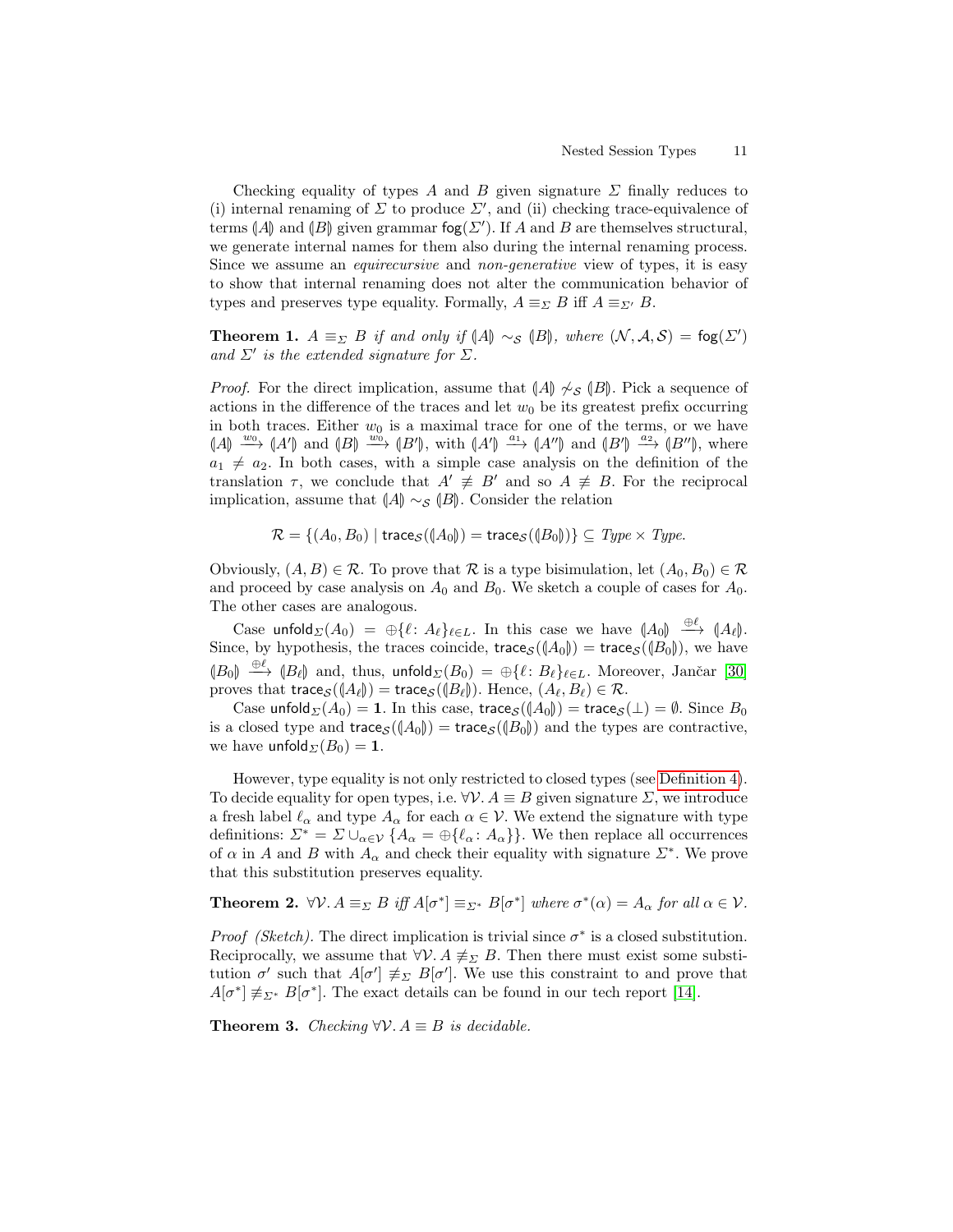Proof. [Theorem 2](#page-10-0) reduces equality of open types to equality of closed types. [Theorem 1](#page-10-1) reduces equality of closed nested session types to trace equivalence of first-order grammars. Janˇcar [\[30\]](#page-26-13) proved that trace equivalence for first-order grammars is decidable, hence establishing the decidability of equality for nested session types.

### <span id="page-11-0"></span>5 Practical Algorithm for Type Equality

Although type equality can be reduced to trace equivalence for first-order grammars [\(Theorem 1](#page-10-1) and [Theorem 2\)](#page-10-0), the latter problem has a very high theoretical complexity with no known practical algorithm [\[30\]](#page-26-13). In response, we have designed a coinductive algorithm for approximating type equality. Taking inspiration from Gay and Hole [\[23\]](#page-26-7), we attempt to construct a bisimulation. Our proposed algorithm is sound but incomplete and can terminate in three states:  $(i)$  types are proved equal by constructing a bisimulation,  $(ii)$  counterexample detected by identifying a position where types differ, or *(iii)* terminated without a conclusive answer due to incompleteness. We interpret both  $(ii)$  and  $(iii)$  as a failure of type-checking (but there is a recourse; see Section [5.1\)](#page-14-0). The algorithm is deterministic (no backtracking) and the implementation is quite efficient in practice. For all our examples, type checking is instantaneous (see Section [8\)](#page-20-0).

The fundamental operation in the equality algorithm is *loop detection* where we determine if we have already added an equation  $A \equiv B$  to the bisimulation we are constructing. Due to the presence of *open types* with free type variables, determining if we have considered an equation already becomes a difficult operation. To that purpose, we make an initial pass over the given types and introduce fresh internal names as described in [Example 1](#page-8-0) (but also for 1 and  $\alpha$  for simplicity). In the resulting signature defined type names and structural types alternate and we can perform loop detection entirely on defined type names (whether internal or external).

Based on the invariants established by internal names, the algorithm only needs to alternately compare two type names or two structural types, i.e., types with an operator on the head. The rules are shown in [Figure 1.](#page-12-0) The judgment has the form  $V$ ;  $\Gamma \vdash_{\Sigma} A \equiv B$  where V contains the free type variables in the types A and B,  $\Sigma$  is a fixed *valid* signature containing type definitions of the form  $V[\overline{\alpha}] = C$ , and  $\Gamma$  is a collection of *closures*  $\langle V ; V_1[\overline{A_1}] \equiv V_2[\overline{A_2}] \rangle$ . If a derivation can be constructed, all *closed instances* of all closures are included in the resulting bisimulation (see the proof of [Theorem 4\)](#page-13-0). A closed instance of closure  $\langle V ; V_1[A_1] \equiv V_2[A_2] \rangle$  is obtained by applying a closed substitution  $\sigma$ over variables in  $V$ , i.e.,  $V_1[\overline{A_1[\sigma]}] \equiv V_2[\overline{A_2[\sigma]}]$  such that the types  $V_1[\overline{A_1[\sigma]}]$  and  $V_2[A_2[\sigma]]$  have no free type variables. Because the signature  $\Sigma$  is fixed, we elide it from the rules in [Figure 1.](#page-12-0)

In the type equality algorithm, the rules for type operators simply compare the components. If the type constructors (or the label sets in the  $\oplus$  and  $\otimes$  rules) do not match, then type equality fails having constructed a counterexample to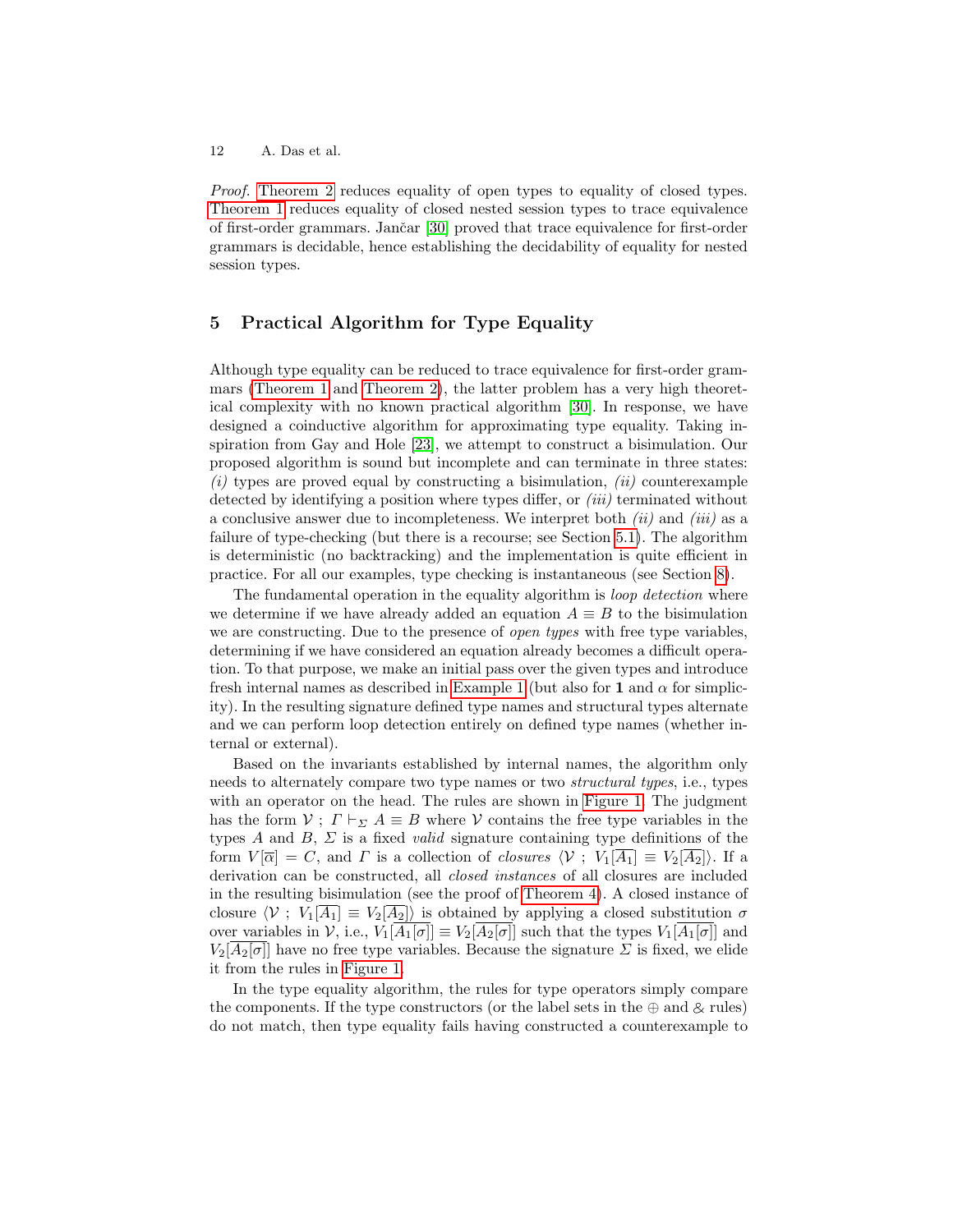| $V: \Gamma \vdash A_{\ell} \equiv B_{\ell} \quad (\forall \ell \in L)$<br>$V: \Gamma \vdash \bigoplus \{ \ell : A_{\ell} \}_{\ell \in L} \equiv \bigoplus \{ \ell : B_{\ell} \}_{\ell \in L} \quad \oplus$                                                                                                                          | $V: \Gamma \vdash A_{\ell} \equiv B_{\ell} \quad (\forall \ell \in L)$<br>$V: \Gamma \vdash \& \{\ell : A_{\ell}\}_{\ell \in L} \equiv \& \{\ell : B_{\ell}\}_{\ell \in L}$                                              |
|-------------------------------------------------------------------------------------------------------------------------------------------------------------------------------------------------------------------------------------------------------------------------------------------------------------------------------------|--------------------------------------------------------------------------------------------------------------------------------------------------------------------------------------------------------------------------|
| $\frac{\mathcal{V}}{\mathcal{V}}$ ; $\Gamma \vdash A_1 \equiv B_1 \quad \mathcal{V}$ ; $\Gamma \vdash A_2 \equiv B_2 \ \mathcal{V}$ ; $\Gamma \vdash A_1 \otimes A_2 \equiv B_1 \otimes B_2$                                                                                                                                        | $\frac{\mathcal{V}}{\mathcal{V}}$ ; $\Gamma \vdash A_1 \equiv B_1 \quad \mathcal{V}$ ; $\Gamma \vdash A_2 \equiv B_2 \ \neg \circ \mathcal{V}$ ; $\Gamma \vdash A_1 \neg \circ A_2 \equiv B_1 \neg \circ B_2 \neg \circ$ |
| $\frac{\alpha \in \mathcal{V}}{\mathcal{V} : \Gamma \vdash \mathbf{1} \equiv \mathbf{1}}$ $\frac{\alpha \in \mathcal{V}}{\mathcal{V} : \Gamma \vdash \alpha \equiv \alpha}$ var $\frac{\mathcal{V} : \Gamma \vdash \overline{A} \equiv \overline{A'}}{\mathcal{V} : \Gamma \vdash V[\overline{A}] \equiv V[\overline{A'}]}$ refl    |                                                                                                                                                                                                                          |
| $V_1[\overline{\alpha_1}] = A \in \Sigma$ $V_2[\overline{\alpha_2}] = B \in \Sigma$ $\mathcal{C} = \langle \mathcal{V}; V_1[\overline{A_1}] \equiv V_2[\overline{A_2}] \rangle$<br>$\mathcal{V}$ ; $\Gamma, \mathcal{C} \vdash_{\Sigma} A[\overline{A_1}/\overline{\alpha_1}] \equiv B[\overline{A_2}/\overline{\alpha_2}]$         | expd                                                                                                                                                                                                                     |
| $\mathcal{V}$ ; $\Gamma \vdash_{\Sigma} V_1[\overline{A_1}] \equiv V_2[\overline{A_2}]$<br>$\langle \mathcal{V}'; V_1[\overline{A'_1}] \equiv V_2[\overline{A'_2}] \rangle \in \Gamma$                                                                                                                                              |                                                                                                                                                                                                                          |
| $\exists \sigma': \mathcal{V}'.\left(\mathcal{V} \; ; \; \Gamma \vdash V_1 \overline{A'_1[\sigma']}\right) = V_1 \overline{[A_1]} \wedge \mathcal{V} \; ; \; \Gamma \vdash V_2 \overline{[A'_2[\sigma']]} \equiv V_2 \overline{[A_2]}\right)$ def<br>$\mathcal{V}$ ; $\Gamma \vdash V_1[\overline{A_1}] \equiv V_2[\overline{A_2}]$ |                                                                                                                                                                                                                          |

<span id="page-12-0"></span>Fig. 1. Algorithmic Rules for Type Equality

bisimulation. Similarly, two type variables are considered equal iff they have the same name, as exemplified by the var rule.

The rule of reflexivity is needed explicitly here (but not in the version of Gay and Hole) due to the incompleteness of the algorithm: we may otherwise fail to recognize type names parameterized with equal types as equal. Note that the refl rule checks a sequence of types in the premise.

Now we come to the key rules, expd and def. In the expd rule we expand the definitions of  $V_1\overline{A_1}$  and  $V_2\overline{A_2}$ , and add the closure  $\langle V; V_1\overline{A_1} \equiv V_2\overline{A_2}$  to Γ. Since the equality of  $V_1\overline{A_1}$  and  $V_2\overline{A_2}$  must hold for all its closed instances, the extension of  $\Gamma$  with the corresponding closure remembers exactly that.

The def rule only applies when there already exists a closure in  $\Gamma$  with the same type names  $V_1$  and  $V_2$ . In that case, we try to find a substitution  $\sigma'$  over  $\mathcal{V}'$ such that  $V_1[\overline{A_1}]$  is equal to  $V_1[\overline{A_1'[\sigma']}]$  and  $V_2[\overline{A_2}]$  is equal to  $V_2[\overline{A_2'[\sigma']}]$ . Immediately after, the refl rule applies and recursively calls the equality algorithm on both type parameters. Existence of such a substitution ensures that any closed instance of  $\langle \mathcal{V} : V_1[\overline{A_1}] \equiv V_2[\overline{A_2}] \rangle$  is also a closed instance of  $\langle \mathcal{V}' : V_1[\overline{A_1'}] \equiv V_2[\overline{A_2'}] \rangle$ , which are already present in the constructed type bisimulation, and we can terminate our equality check, having successfully *detected a loop*.

The algorithm so far is sound, but potentially non-terminating. There are two points of non-termination:  $(i)$  when encountering name/name equations, we can use the expd rule indefinitely, and  $(ii)$  we call the type equality recursively in the def rule. To ensure termination in the former case, we restrict the expd rule so that for any pair of type names  $V_1$  and  $V_2$  there is an upper bound on the number of closures of the form  $\langle -; V_1[-] \equiv V_2[-] \rangle$  allowed in  $\Gamma$ . We define this upper bound as the depth bound of the algorithm and allow the program-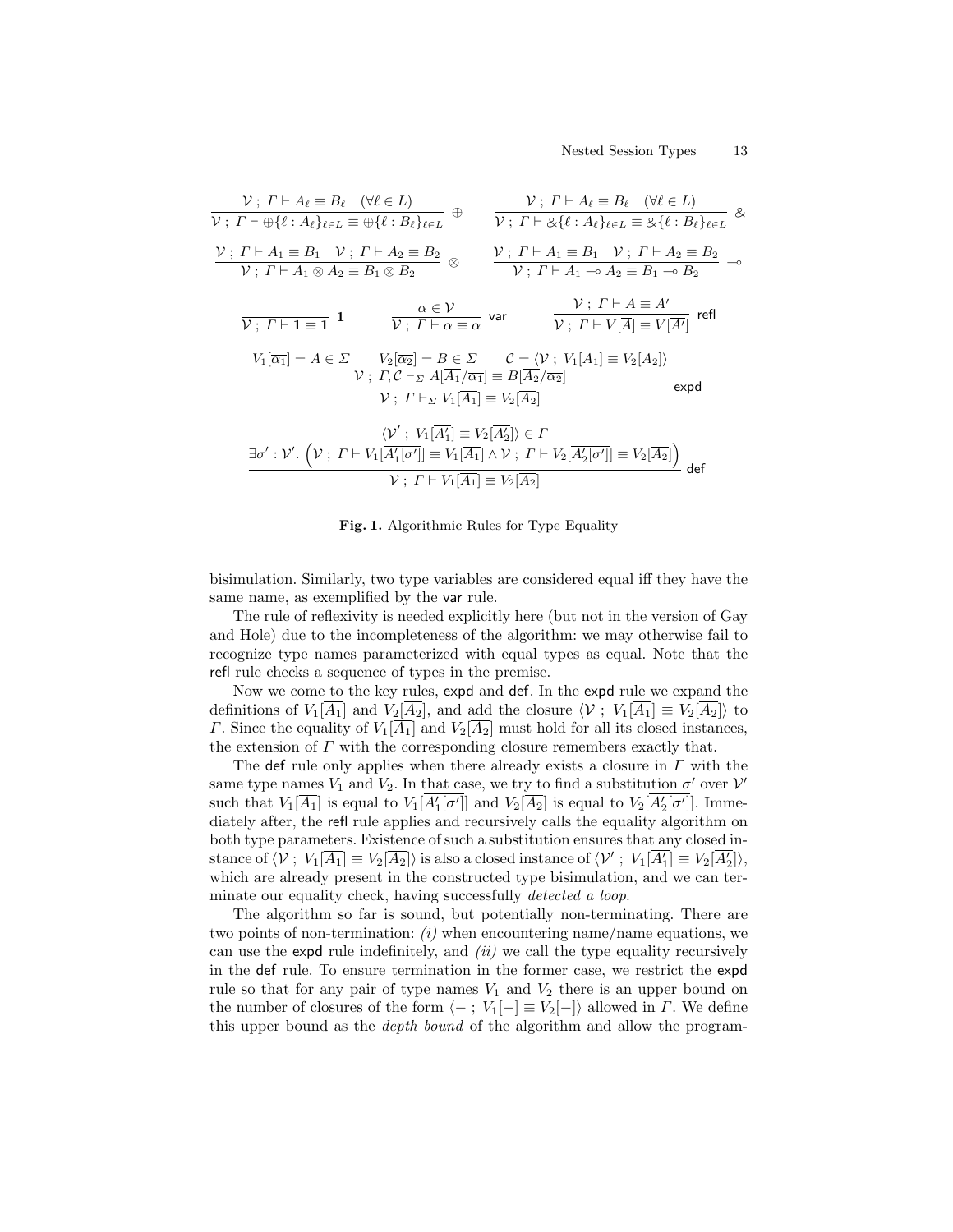mer to specify this depth bound. Surprisingly, a depth bound of 1 suffices for all of our examples. In the latter case, instead of calling the general type equality algorithm, we introduce the notion of *rigid equality*, denoted by  $\mathcal{V}$ ;  $\Gamma \Vdash A \equiv B$ . The only difference between general and rigid equality is that we cannot employ the expd rule for rigid equality. Since the size of the types reduce in all equality rules except for expd, this algorithm terminates. When comparing two instantiated type names, our algorithm first tries reflexivity, then tries to close a loop with def, and only if neither of these is applicable or fails do we expand the definitions with the expd rule. Note that if type names have no parameters, our algorithm specializes to Gay and Hole's (with the small optimizations of reflexivity and internal naming), which means our algorithm is sound and complete on monomorphic types.

Soundness. We establish the soundness of the equality algorithm by constructing a type bisimulation from a derivation of  $\mathcal{V}$ ;  $\Gamma \vdash A \equiv B$  by (i) collecting the conclusions of all the sequents, and  $(ii)$  forming all closed instances from them.

**Definition 5.** Given a derivation D of  $V$ ;  $\Gamma \vdash A \equiv B$ , we define the set  $\mathcal{S}(\mathcal{D})$ of closures. For each sequent (regular or rigid) of the form  $V$ ;  $\Gamma \vdash A \equiv B$  in  $\mathcal{D}$ , we include the closure  $\langle V ; A \equiv B \rangle$  in  $\mathcal{S}(\mathcal{D})$ .

<span id="page-13-0"></span>**Theorem 4 (Soundness).** If  $V$ ;  $\cdot \cdot \cdot A \equiv B$ , then  $\forall V$ .  $A \equiv B$ . Consequently, if  $V$  is empty, we get  $A \equiv B$ .

*Proof.* Given a derivation  $\mathcal{D}_0$  of  $\mathcal{V}_0$ ;  $\cdot \vdash A_0 \equiv B_0$ , construct  $\mathcal{S}(\mathcal{D}_0)$  and define relation  $\mathcal{R}_0$  as follows:

$$
\mathcal{R}_0 = \{ (A[\sigma], B[\sigma]) \mid \langle \mathcal{V} \, ; \, A \equiv B \rangle \in \mathcal{S}(\mathcal{D}_0) \text{ and } \sigma \text{ over } \mathcal{V} \}
$$

Consider R to be the *reflexive transitive closure* of  $\mathcal{R}_0$ . We prove that R is a type bisimulation. Then our theorem follows since the closure  $\langle V_0; A_0 \equiv B_0 \rangle \in$  $\mathcal{S}(\mathcal{D}_0)$ , and hence, for any closed substitution  $\sigma$ ,  $(A_0[\sigma], B_0[\sigma]) \in \mathcal{R}$ .

To prove R is a bisimulation, we consider  $(A|\sigma|, B|\sigma|) \in \mathcal{R}$  where  $\langle \mathcal{V} \rangle$ ; A  $\equiv$  $B\rangle \in \mathcal{S}(\mathcal{D}_0)$  for some  $\sigma$  over V. We case analyze on the structure of A.

Consider the case where  $A = \bigoplus \{ \ell : A_{\ell} \}_{\ell \in L}$ . Internal renaming ensures that A and B are both structural, so B must have the form  $\bigoplus \{ \ell : B_{\ell} \}_{\ell \in L}$ . Since  $\langle V : A \equiv B \rangle \in \mathcal{S}(\mathcal{D}_0)$ , by definition of  $\mathcal{S}(\mathcal{D}_0)$ , we get  $\langle V : A_\ell \equiv B_\ell \rangle \in \mathcal{S}(\mathcal{D}_0)$ for all  $\ell \in L$ . By the definition of R, we get that  $(A_{\ell}[\sigma], B_{\ell}[\sigma]) \in \mathcal{R}$ . Also,  $A[\sigma] = \bigoplus_i \{\ell : A_{\ell}[\sigma]\}_{\ell \in L}$  and similarly,  $B[\sigma] = \bigoplus_i \{\ell : B_{\ell}[\sigma]\}_{\ell \in L}$ . Hence, R satisfies the appropriate closure condition for a type bisimulation. The cases for  $\&$ ,  $\&$ ,  $\&$ ,  $\sim$  and 1 are analogous.

If  $A = \alpha$ , then  $B = \alpha$  since the only applicable rule is var. Then  $A[\sigma] = B[\sigma]$ and since R is reflexive, it contains  $(A[\sigma], B[\sigma])$  for all  $\sigma$  over V. Thus, R again satisfies the closure conditions for a bisimulation.

Finally, consider the case  $A = V_1[A_1]$  and  $B = V_2[A_2]$ . There are two applicable rules in this case: expd or def. If the applied rule is expd, then  $\langle V; A \equiv B \rangle \in \mathcal{S}(\mathcal{D}_0)$ , so  $(A[\sigma], B[\sigma]) \in \mathcal{R}$ , satisfying the closure condition.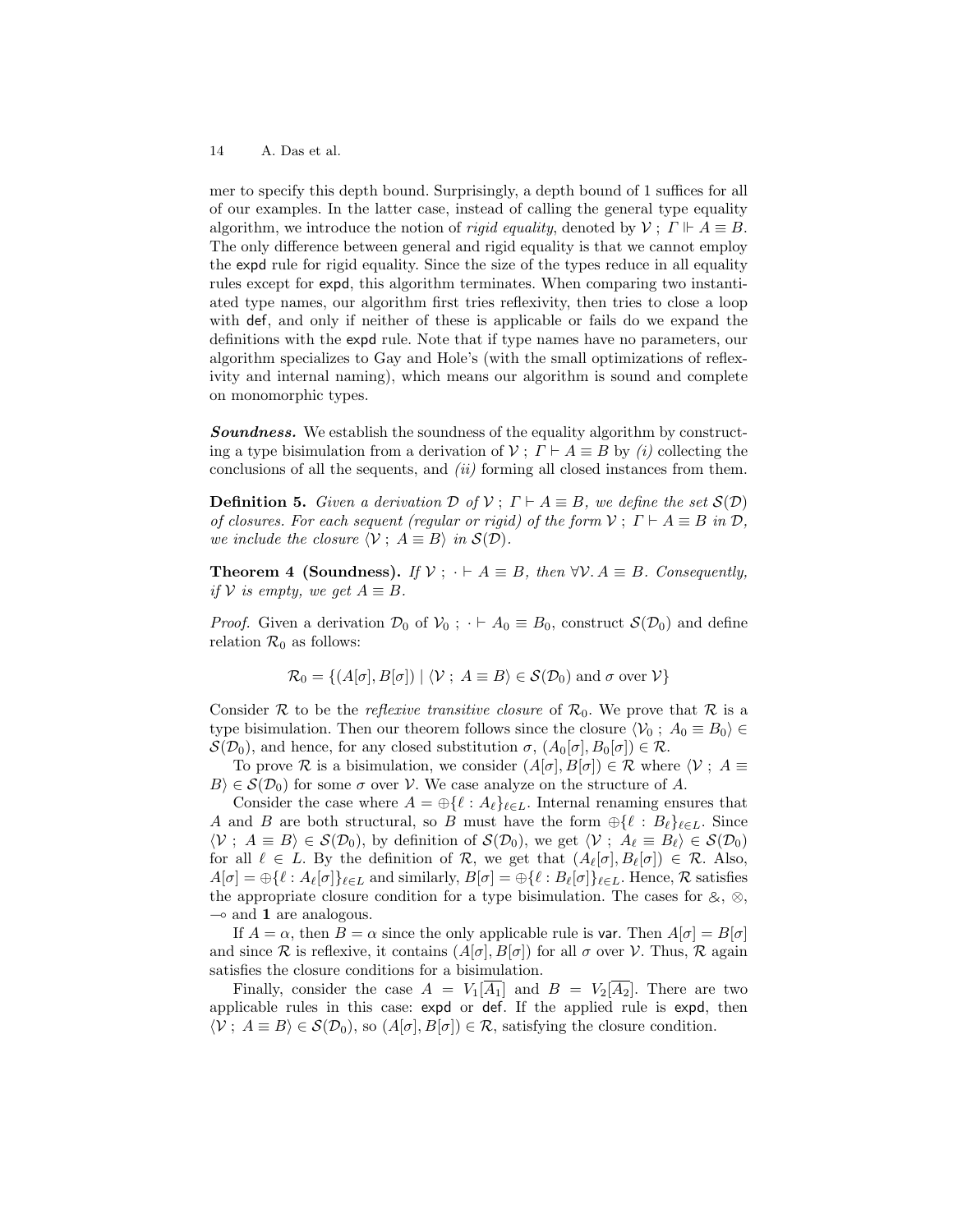The most crucial case is when the applied rule is def as we attempt to close off the loop here. In this case, the second premise of the def rule ensures that there exists a substituion  $\sigma'$  over  $\mathcal{V}'$  which entails  $\langle \mathcal{V} : V_1[\overline{A'_1[\sigma']}], V_1[\overline{A_1}] \rangle \in \mathcal{S}(\mathcal{D}_0)$ and  $\langle V ; V_2[\overline{A'_2[\sigma']}], V_2[\overline{A_2}] \rangle \in \mathcal{S}(\mathcal{D}_0)$ . To satisfy the closure condition, we need to prove  $(V_1[\overline{A_1[\sigma]}], V_2[\overline{A_2[\sigma]}]) \in \mathcal{R}$  for any closed substitution  $\sigma$  over V. The key lies in composing the closed substitution  $\sigma$  with the substitution  $\sigma'$ :  $\mathcal{V}' \to \mathcal{V}$  to obtain the closed substitution  $\sigma \circ \sigma'$  over  $\mathcal{V}'$ . The closure  $\langle V, V_1[\overline{A'_1[\sigma']}], V_1[\overline{A_1}] \rangle \in \mathcal{S}(\mathcal{D}_0)$  implies that  $(V_1[\overline{A'_1[\sigma \circ \sigma']}], V_1[\overline{A_1[\sigma]}]) \in \mathcal{R}$ . The closure  $\langle V, V_2[\overline{A'_2[\sigma']}], V_2[\overline{A_2}] \rangle \in \mathcal{S}(\mathcal{D}_0)$  implies  $(V_2[\overline{A'_2[\sigma \circ \sigma']}], V_2[\overline{A_2[\sigma]})] \in \mathcal{R}$ . The first premise states that  $\langle V' : V_1 \overline{A'_1} \equiv V_2 \overline{A'_2} \rangle \in \mathcal{S}(\mathcal{D}_0)$ . This entails that  $(V_1[\overline{A'_1[\sigma_0]}], V_2[\overline{A'_2[\sigma_0]}]) \in \mathcal{R}$  for any substituion  $\sigma_0$  over  $\mathcal{V}'$ . Setting  $\sigma_0 = \sigma \circ \sigma'$ entails  $(V_1\overline{A'_1[\sigma\circ\sigma']}, V_2\overline{A'_2[\sigma\circ\sigma']})\in\mathcal{R}$ . The transitive property of  $\mathcal R$  then ensures that  $(V_1[A_1], V_2[A_2]) \in \mathcal{R}$ .

Finally note that extending a relation by its reflexive transitive closure preserves its bisimulation properties. Thus,  $R$  is a bisimulation.

### <span id="page-14-0"></span>5.1 Type Equality Declarations

One of the primary sources of incompleteness in our algorithm is its inability to generalize the coinductive hypothesis. As an illustration, consider the following two types  $D$  and  $D'$ , which only differ in the names, but have the same structure.

$$
T[x] \triangleq \bigoplus \{ \mathbf{L} : T[T[x]], \mathbf{R} : x \} \qquad D \triangleq \bigoplus \{ \mathbf{L} : T[D], \$ : 1 \}
$$
  

$$
T'[x] \triangleq \bigoplus \{ \mathbf{L} : T'[T'[x]], \mathbf{R} : x \} \qquad D' \triangleq \bigoplus \{ \mathbf{L} : T'[D'], \$ : 1 \}
$$

To establish  $D \equiv D'$ , our algorithm explores the **L** branch and checks  $T[D] \equiv$  $T'[D']$ . A corresponding closure  $\langle \cdot ; T[D] \equiv T'[D'] \rangle$  is added to  $\Gamma$ , and our algorithm then checks  $T[T[D]] \equiv T'[T'[D']]$ . This process repeats until it exceeds the depth bound and terminates with an inconclusive answer. What the algorithm never realizes is that  $T[x] \equiv T'[x]$  for all  $x \in Type$ ; it fails to generalize to this hypothesis and is always inserting closed equality constraints to Γ.

To allow a recourse, we permit the programmer to declare (concrete syntax)

#### eqtype  $T[x] = T'[x]$

an equality constraint easily verified by our algorithm. We then seed the  $\Gamma$  in the equality algorithm with the corresponding closure from the eqtype constraint which can then be used to establish  $D \equiv D'$ 

$$
\cdot \; ; \; \langle x \; ; \; T[x] \equiv T'[x] \rangle \vdash D \equiv D'
$$

which, upon exploring the  $L$  branch reduces to

$$
\cdot \; ; \; \langle x \; ; \; T[x] \equiv T'[x] \rangle, \langle \cdot \; ; \; D \equiv D' \rangle \vdash T[D] \equiv T'[D']
$$

which holds under the substitution  $[D/x]$  as required by the def rule.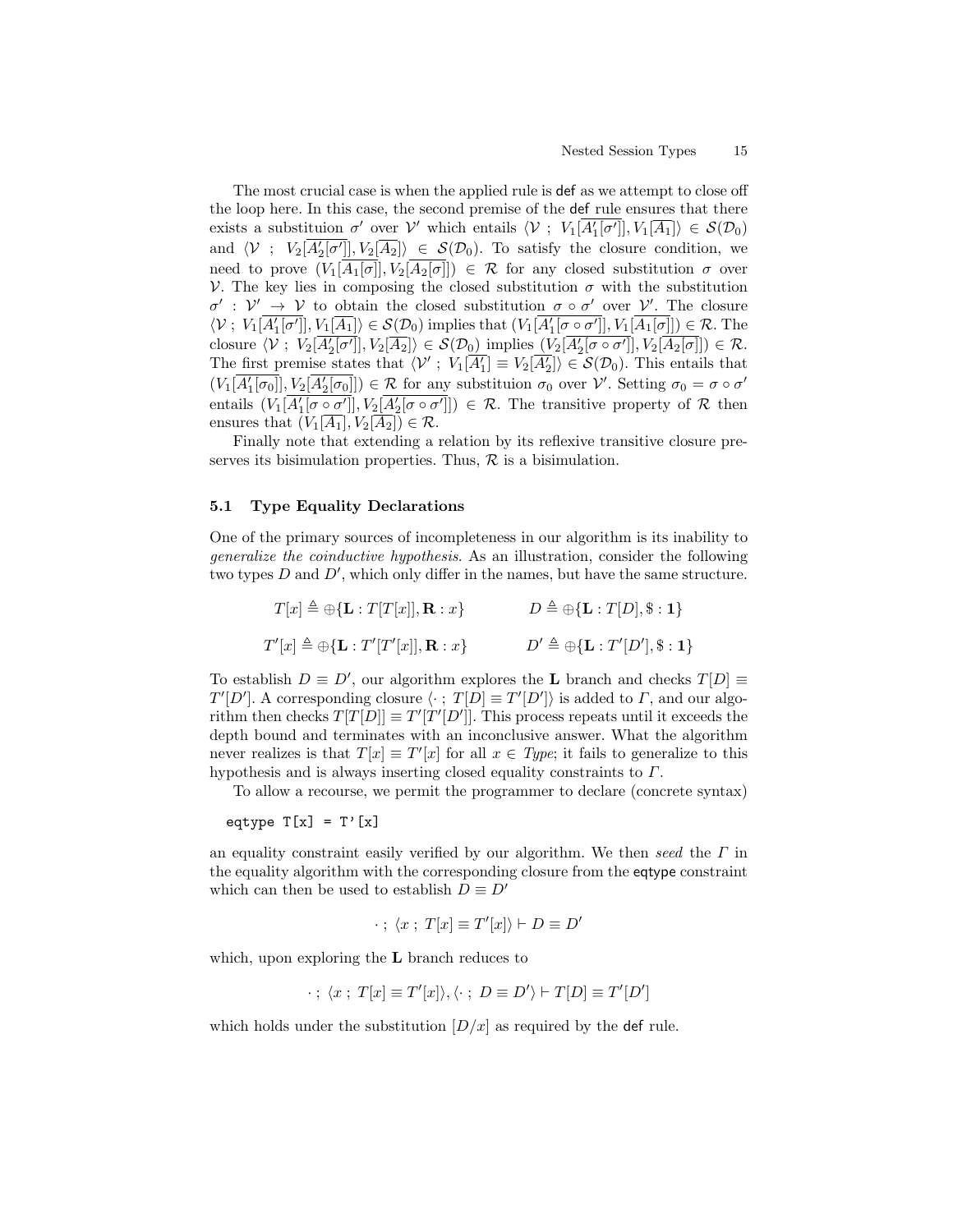In the implementation, we first collect all the eqtype declarations in the program into a global set of closures  $\Gamma_0$ . We then validate every eqtype declaration by checking  $V$ ;  $\Gamma_0 \vdash A \equiv B$  for every pair  $(A, B)$  (with free variables  $V$ ) in the eqtype declarations. Essentially, this ensures that all equality declarations are valid w.r.t. each other. Finally, all equality checks are then performed under this more general  $\Gamma_0$ . The soundness of this approach can be proved with the following more general theorem.

**Theorem 5 (Seeded Soundness).** For a valid set of eqtype declarations  $\Gamma_0$ , if  $V$ ;  $\Gamma_0 \vdash A \equiv B$ , then  $\forall V$ .  $A \equiv B$ .

Our soundness proof can easily be modified to accommodate this requirement. Intuitively, since  $\Gamma_0$  is valid, all closed instances of  $\Gamma_0$  are already proven to be bisimilar. Thus, all properties of a type bisimulation are still preserved if all closed instances of  $\Gamma_0$  are added to it.

One final note on the rule of reflexivity: a type name may not actually depend on its parameter. As a simple example, we have  $V[\alpha] = 1$ ; a more complicated one would be  $V[\alpha] = \bigoplus \{a : V[V[\alpha]], b : \mathbf{1}\}\)$ . When applying reflexivity, we would like to conclude that  $V[A] \equiv V[B]$  regardless of A and B. This could be easily established with an equality type declaration eqtype  $V[\alpha] = V[\beta]$ . In order to avoid this syntactic overhead for the programmer, we determine for each parameter  $\alpha$  of each type name V whether its definition is nonvariant in  $\alpha$ . This information is recorded in the signature and used when applying the reflexivity rule by ignoring nonvariant arguments.

## <span id="page-15-0"></span>6 Formal Language Description

In this section, we present the program constructs we have designed to realize nested polymorphism which have also been integrated with the Rast language [\[17,](#page-26-1)[18](#page-26-8)[,19\]](#page-26-9) to support general-purpose programming. The underlying base system of session types is derived from a Curry-Howard interpretation [\[7,](#page-25-0)[8\]](#page-25-1) of intuitionistic linear logic [\[25\]](#page-26-11). The key idea is that an intuitionistic linear sequent  $A_1 \ A_2 \ \ldots \ A_n \vdash A$  is interpreted as the interface to a process P. We label each of the antecedents with a channel name  $x_i$  and the succedent with channel name z. The  $x_i$ 's are channels used by P and z is the channel provided by P.

$$
(x_1 : A_1) (x_2 : A_2) \dots (x_n : A_n) \vdash P :: (z : C)
$$

The resulting judgment formally states that process  $P$  provides a service of session type C along channel z, while using the services of session types  $A_1, \ldots, A_n$ provided along channels  $x_1, \ldots, x_n$  respectively. All these channels must be distinct. We abbreviate the antecedent of the sequent by  $\Delta$ .

Due to the presence of type variables, the formal typing judgment is extended with  $V$  and written as

$$
\mathcal{V} \; ; \; \Delta \vdash_{\varSigma} P :: (x : A)
$$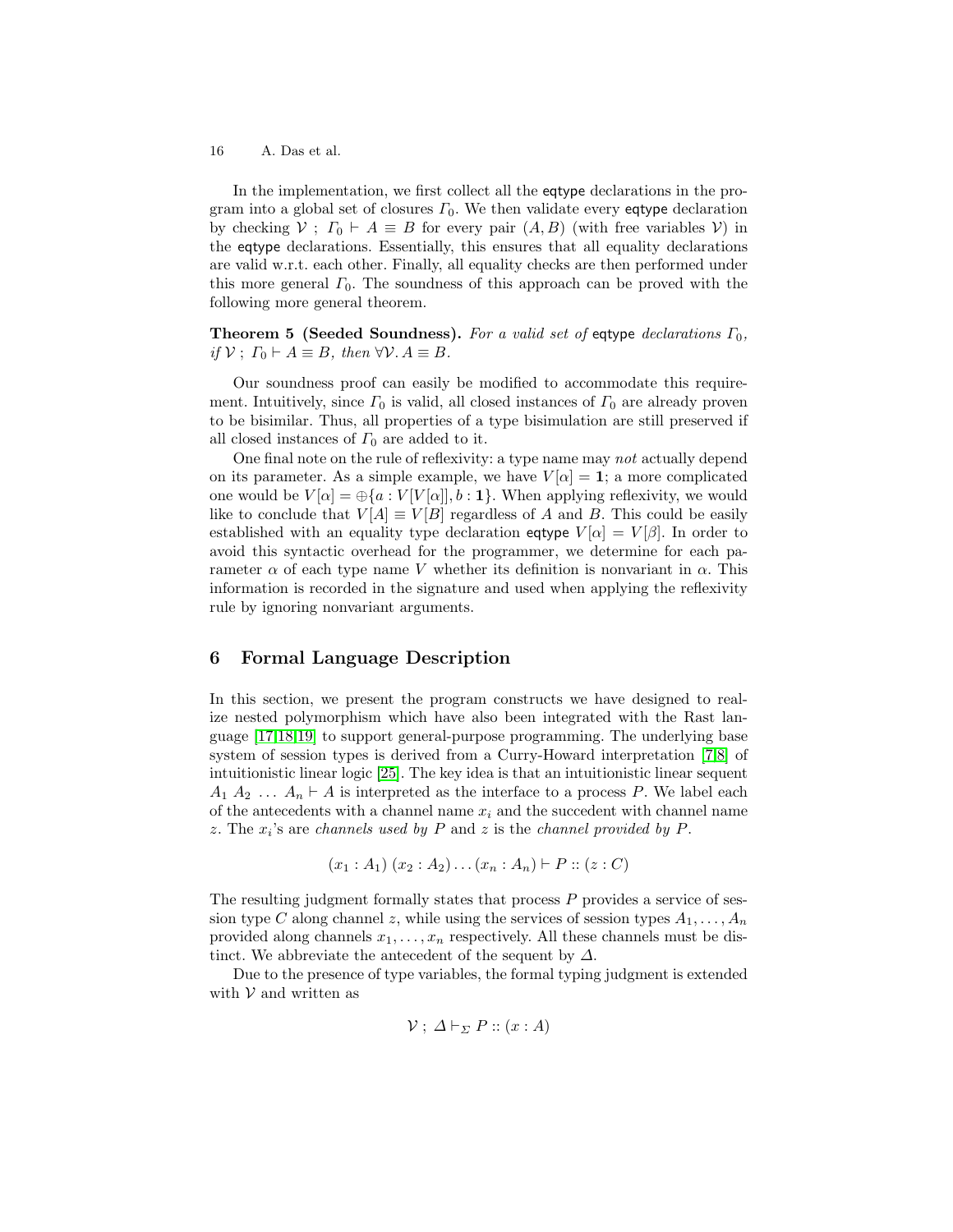| Type                                                            | Cont. Process Term                                                                                                               | Cont.            | Description                                                          |
|-----------------------------------------------------------------|----------------------------------------------------------------------------------------------------------------------------------|------------------|----------------------------------------------------------------------|
| $c: \bigoplus \{\ell : A_{\ell}\}_{\ell \in L} c: A_{k} c.k; P$ | case $c$ $(\ell \Rightarrow Q_{\ell})_{\ell \in L} Q_k$                                                                          | P                | send label $k$ on $c$<br>receive label $k$ on $c$                    |
|                                                                 | $c: \mathcal{L}\{\ell : A_{\ell}\}_{\ell \in L}$ $c: A_{k}$ case $c$ $(\ell \Rightarrow P_{\ell})_{\ell \in L}$ $P_{k}$<br>c.k:Q | Q                | receive label $k$ on $c$<br>send label $k$ on $c$                    |
| $c: A \otimes B$                                                | $c:B$ send $c w : P$<br>$y \leftarrow$ recv $c : Q_y$                                                                            | $\boldsymbol{P}$ | send channel $w : A$ on c<br>$Q_y[w/y]$ receive channel $w : A$ on c |
| $c: A \rightarrow B$                                            | $c:B \quad y \leftarrow$ recv $c: P_y$<br>send $c w$ ; $Q$                                                                       | Q                | $P_y[w/y]$ receive channel $w : A$ on c<br>send channel $w : A$ on c |
| c:1                                                             | close $c$<br>wait $c:Q$                                                                                                          | Q                | send <i>close</i> on c<br>receive <i>close</i> on c                  |
|                                                                 | $m + 1 + n + 1$                                                                                                                  |                  |                                                                      |

<span id="page-16-0"></span>Table 1. Session types with operational description

where V stores the type variables  $\alpha$ ,  $\Delta$  represents the linear antecedents  $x_i : A_i$ ,  $P$  is the process expression and  $x : A$  is the linear succedent. We propose and maintain that all free type variables in  $\Delta$ , P, and A are contained in  $\mathcal V$ . Finally,  $\Sigma$  is a fixed valid signature containing type and process definitions. Table [1](#page-16-0) overviews the session types, their associated process terms, their continuation (both in types and terms) and operational description. For each type, the first line describes the provider's viewpoint, while the second line describes the client's matching but dual viewpoint.

#### 6.1 Basic Session Types

We briefly review the structural types already existing in the Rast language. The *internal choice* type constructor  $\bigoplus \{ \ell : A_{\ell} \}_{\ell \in L}$  is an *n*-ary labeled generalization of the additive disjunction  $A \oplus B$ . Operationally, it requires the provider of  $x : \bigoplus \{ \ell : A_{\ell} \}_{\ell \in L}$  to send a label label  $k \in L$  on channel x and continue to provide type  $A_k$ . The corresponding process term is written as  $(x.k ; P)$  where the continuation P provides type  $x : A_k$ . Dually, the client must branch based on the label received on x using the process term case  $x \ (\ell \Rightarrow Q_\ell)_{\ell \in L}$  where  $Q_\ell$  is the continuation in the  $\ell$ -th branch. The *external choice* constructor  $\mathcal{E}\{\ell : A_{\ell}\}_{\ell \in L}$ generalizes additive conjunction and is the dual of internal choice reversing the role of the provider and client. Thus, the provider branches on the label  $k \in L$ sent by the client.

The tensor operator  $A \otimes B$  prescribes that the provider of  $x : A \otimes B$  sends a channel, say  $w$  of type  $A$  and continues to provide type  $B$ . The corresponding process term is send  $x \, w$ ; P where P is the continuation. Correspondingly, its client must receive a channel on x using the term  $y \leftarrow$  recv x; Q, binding it to variable y and continuing to execute Q. The dual operator  $A \rightarrow B$  allows the provider to receive a channel of type  $A$  and continue to provide type  $B$ . The client of  $A \rightarrow B$ , on the other hand, sends the channel of type A and continues to use B using dual process terms as  $\otimes$ .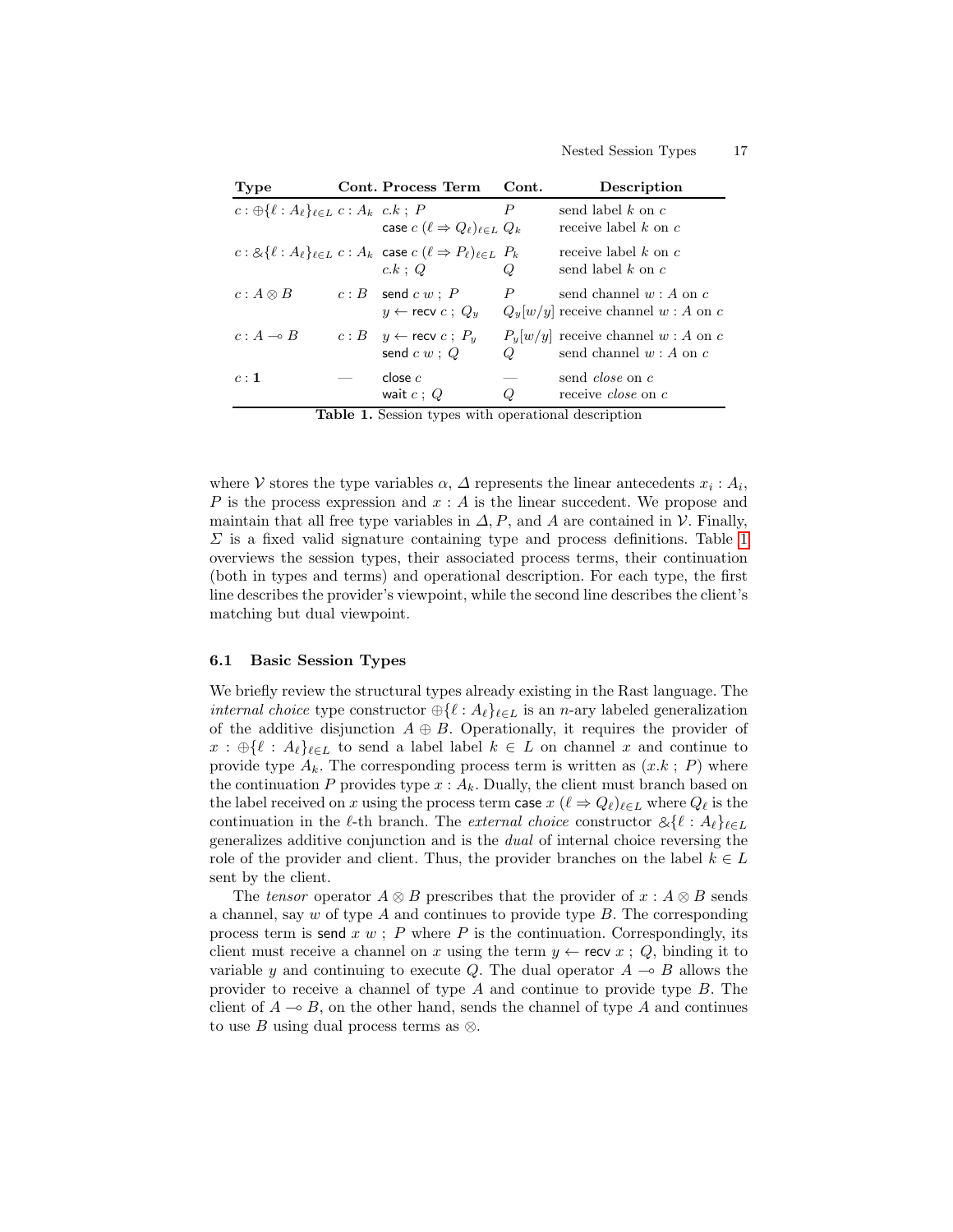The type 1 indicates *termination* requiring that the provider of  $x: 1$  send a *close* message, formally written as close  $x$  followed by terminating the communication. Correspondingly, the client of  $x: 1$  uses the term wait  $x: Q$  to wait for  $x$  to terminate before continuing with executing  $Q$ .

A forwarding process  $x \leftrightarrow y$  identifies the channels x and y so that any further communication along either  $x$  or  $y$  will be along the unified channel.

The formal rules of the type system and operational semantics for the above structural session types are skipped for brevity and available in the technical report [\[14\]](#page-25-5) and literature on Rast [\[19\]](#page-26-9).

**Process Definitions** Process definitions have the form  $\Delta \vdash f[\overline{\alpha}] = P :: (x : A)$ where f is the name of the process and P its definition, with  $\Delta$  being the channels used by f and  $x : A$  being the offered channel. In addition,  $\overline{\alpha}$  is a sequence of type variables that  $\Delta$ , P and A can refer to. These type variables are implicitly universally quantified at the outermost level and represent prenex polymorphism. All definitions are collected in the fixed global signature  $\Sigma$ . For a *valid signature*, we require that  $\overline{\alpha}$ ;  $\Delta \vdash P :: (x : A)$  for every definition, thereby allowing definitions to be mutually recursive. A new instance of a defined process f can be spawned with the expression  $x \leftarrow f[\overline{A}] \overline{y}$ ; Q where  $\overline{y}$  is a sequence of channels matching the antecedents  $\Delta$  and  $\overline{A}$  is a sequence of types matching the type variables  $\bar{\alpha}$ . The newly spawned process will use all variables in  $\bar{y}$  and provide  $x$  to the continuation  $Q$ .

$$
\frac{\overline{y'}:B'\vdash f[\overline{\alpha}]=P_f::(x':B)\in\Sigma}{\mathcal{V}:B')[\overline{A}/\overline{\alpha}]\quad \mathcal{V}: \ \Delta,(x:B[\overline{A}/\overline{\alpha}])\vdash Q::(z:C)} \ \mathcal{V}: \ \Delta,\Delta'\vdash (x\leftarrow f[\overline{A}]\ \overline{y}\ ; \ \overline{Q}):\ : (z:C)
$$

The declaration of f is looked up in the signature  $\Sigma$  (first premise), and  $\overline{A}$ is substituted for  $\bar{\alpha}$  while matching the types in  $\Delta'$  and  $\bar{y}$  (second premise). Similarly, the freshly created channel x has type A from the signature with  $\overline{A}$ substituted for  $\bar{\alpha}$ .

Sometimes a process invocation is a tail call, written without a continuation as  $x \leftarrow f[\overline{A}] \overline{y}$ . This is a short-hand for  $x' \leftarrow f[\overline{A}] \overline{y}$ ;  $x \leftrightarrow x'$  for a fresh variable  $x'$ , that is, we create a fresh channel and immediately identify it with x.

#### 6.2 Type Safety

The extension of session types with nested types is proved type safe by the standard theorems of *preservation* and *progress*, also known as *session fidelity* and deadlock freedom. At runtime, a program is represented using a multiset of semantic objects denoting processes and messages defined as a *configuration*.

$$
\mathcal{S} \ ::= \ \cdot \ | \ \mathcal{S}, \mathcal{S}' \ | \ \mathsf{proc}(c, P) \ | \ \mathsf{msg}(c, M)
$$

We formalize the operational semantics as a system of *multiset rewriting rules* [\[9\]](#page-25-6). We introduce semantic objects  $\textsf{proc}(c, P)$  and  $\textsf{msg}(c, M)$  which mean that process  $P$  or message  $M$  provide along channel  $c$ . A process configuration is a multiset of such objects, where any two provided channels are distinct.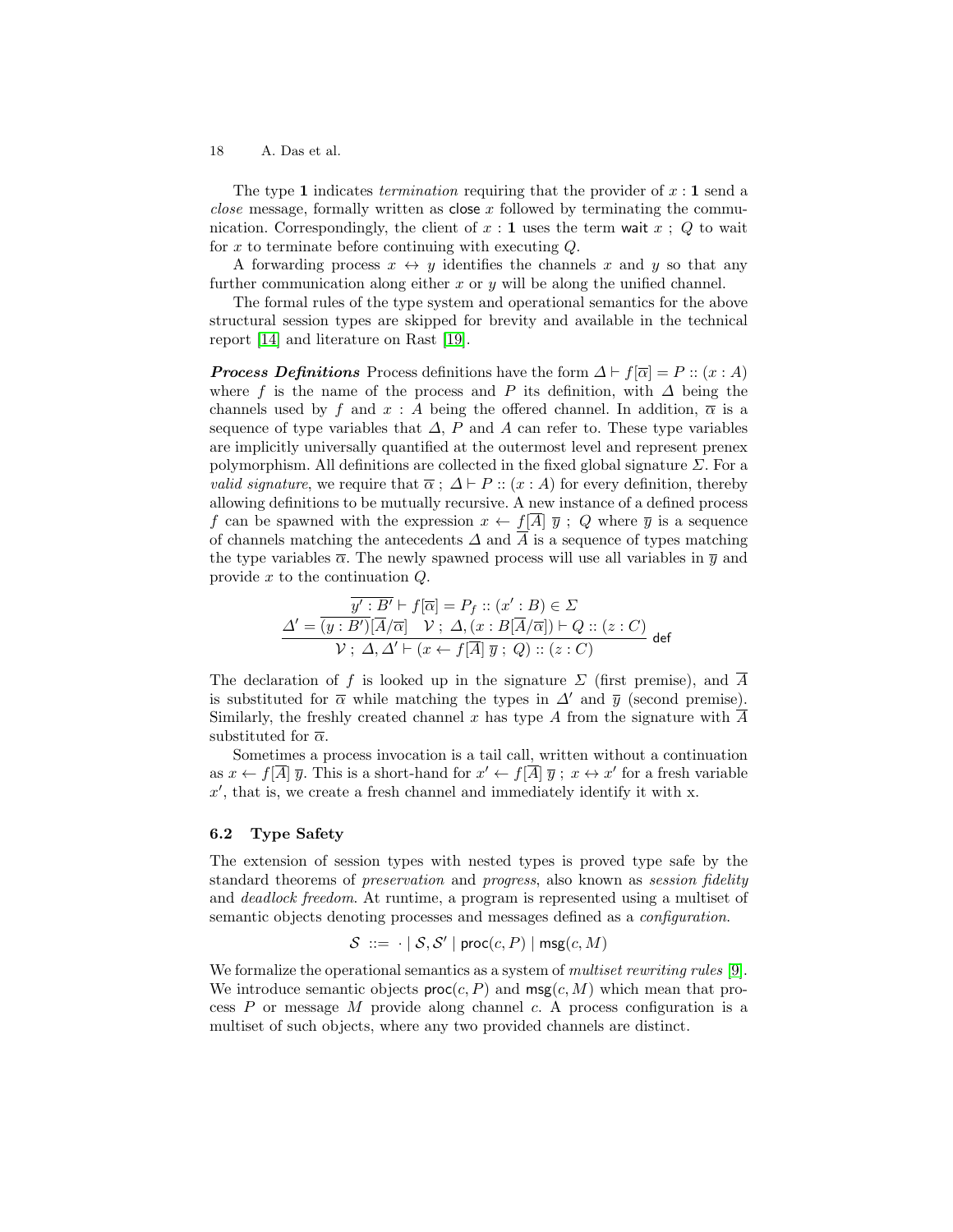$$
\begin{array}{ll}\n\hline\n\Delta \Vdash (\cdot) :: \Delta \quad \text{emp} & \Delta_1 \Vdash \mathcal{S}_1 :: \Delta_2 \qquad \Delta_2 \Vdash \mathcal{S}_2 :: \Delta_3 \quad \text{comp} \\
\hline\n\Delta_1 \Vdash (\mathcal{S}_1, \mathcal{S}_2) :: \Delta_3 & \text{comp} \\
\hline\n\vdots \Delta \vdash P :: (x : A) & \text{proc} \\
\hline\n\Delta \Vdash \text{proc}(x, P) :: (x : A) & \Delta \Vdash \text{msg}(x, M) :: (x : A) \\
\hline\n\end{array} \text{msg}\n\hline\n\end{array}
$$

<span id="page-18-1"></span>Fig. 2. Typing rules for a configuration

**Type Preservation** The key to preservation is defining the rules to type a configuration. We define a well-typed configuration using the judgment  $\Delta_1 \Vdash_{\Sigma}$  $S$  ::  $\Delta_2$  denoting that configuration S uses channels  $\Delta_1$  and provides channels  $\Delta_2$ . A configuration is always typed w.r.t. a valid signature  $\Sigma$ . Since the signature  $\Sigma$  is fixed, we elide it from the presentation.

The rules for typing a configuration are defined in Figure [2.](#page-18-1) The emp rule states that an empty configuration does not consume any channels provides all channels it uses. The comp rule composes two configurations  $S_1$  and  $S_2$ ;  $S_1$ provides channels  $\Delta_2$  while  $\mathcal{S}_2$  uses channels  $\Delta_2$ . The rule proc creates a singleton configuration out of a process. Since configurations are runtime objects, they do not refer to any free variables and  $V$  is empty. The msg rule is analogous.

Global Progress To state progress, we need to define a *poised process* [\[39\]](#page-27-10). A process  $\textsf{proc}(c, P)$  is poised if it is trying to receive a message on c. Dually, a message  $\textsf{msg}(c, M)$  is poised if it is sending along c. A configuration is poised if every message or process in the configuration is poised. Intuitively, this represents that the configuration is trying to communicate externally along one of the channels it uses or provides.

**Theorem 6 (Type Safety).** For a well-typed configuration  $\Delta_1 \Vdash_{\Sigma} S :: \Delta_2$ ,

(i) (Preservation) If  $S \mapsto S'$ , then  $\Delta_1 \Vdash_{\Sigma} S' :: \Delta_2$ 

(ii) (Progress) Either S is poised, or  $S \mapsto S'$ .

Proof. Preservation is proved by case analysis on the rules of operational semantics. First, we invert the derivation of the current configuration  $S$  and use the premises to assemble a new derivation for  $\mathcal{S}'$ . Progress is proved by induction on the right-to-left typing of  $S$  so that either  $S$  is empty (and therefore poised) or  $S = (\mathcal{D}, \text{proc}(c, P))$  or  $S = (\mathcal{D}, \text{msg}(c, M))$ . By the induction hypothesis, either  $\mathcal{D} \mapsto \mathcal{D}'$  or  $\mathcal{D}$  is poised. In the former case, S takes a step (since  $\mathcal{D}$  does). In the latter case, we analyze the cases for  $P$  and  $M$ , applying multiple steps of inversion to show that in each case either  $S$  can take a step or is poised.

## <span id="page-18-0"></span>7 Relationship to Context-Free Session Types

As ordinarily formulated, session types express communication protocols that can be described by regular languages [\[45\]](#page-27-2). In particular, the type structure is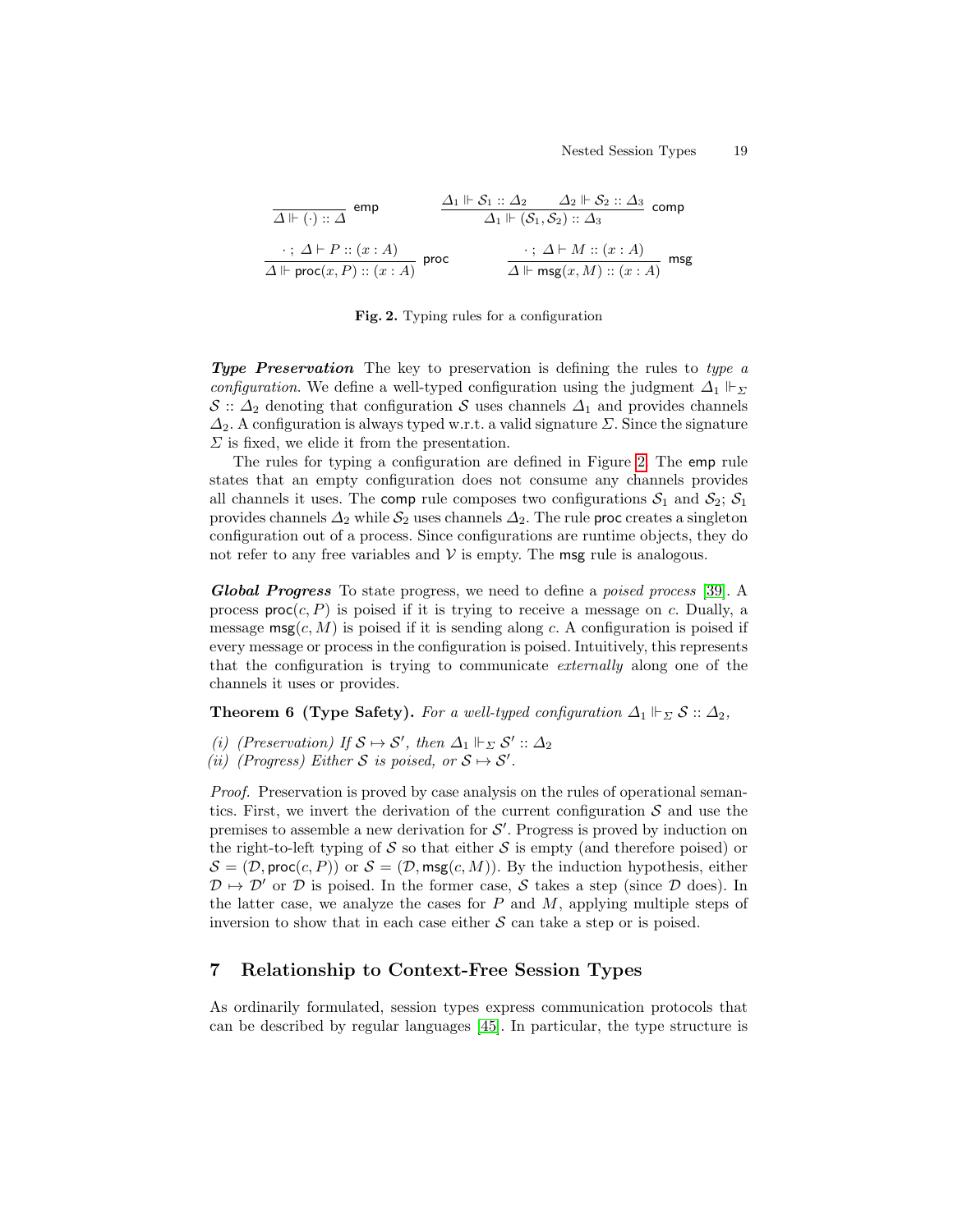necessarily tail recursive. Context-free session types (CFSTs) were introduced by Thiemann and Vascoconcelos [\[45\]](#page-27-2) as a way to express a class of communication protocols that are not limited to tail recursion. CFSTs express protocols that can be described by single-state, real-time DPDAs that use the empty stack acceptance criterion [\[1,](#page-25-7)[34\]](#page-27-8).

Despite their name, the essence of CFSTs is not their connection to a particular subset of the (deterministic) context-free languages. Rather, the essence of CFSTs is that session types are enriched to admit a notion of sequential composition. Nested session types are strictly more expressive than CFSTs, in the sense that there exists a proper fragment of nested session types that is closed under a notion of sequential composition. (In keeping with process algebras like ACP [\[2\]](#page-25-8), we define a sequential composition to be an operation that satisfies the laws of a right-distributive monoid.)

Consider (up to  $\alpha, \beta, \eta$ -equivalence) the linear, tail functions from types to types with unary type constructors only:

$$
S, T ::= \hat{\lambda} \alpha. \alpha \mid \hat{\lambda} \alpha. V[S \alpha] \mid \hat{\lambda} \alpha. \oplus \{\ell : S_{\ell} \alpha\}_{\ell \in L} \mid \hat{\lambda} \alpha. \otimes \{\ell : S_{\ell} \alpha\}_{\ell \in L} \mid \hat{\lambda} \alpha. A \otimes (S \alpha) \mid \hat{\lambda} \alpha. A \rightarrow (S \alpha)
$$

The linear, tail nature of these functions allows the type  $\alpha$  to be thought of as a continuation type for the session. The functions  $S$  are closed under function composition, and the identity function,  $\lambda \alpha$ .  $\alpha$ , is included in this class of functions. Moreover, because these functions are tail functions, composition rightdistributes over the various logical connectives in the following sense:

$$
(\hat{\lambda}\alpha. V[S \alpha]) \circ T = \hat{\lambda}\alpha. V[(S \circ T) \alpha]
$$

$$
(\hat{\lambda}\alpha. \oplus \{\ell : S_{\ell} \alpha\}_{\ell \in L}) \circ T = \hat{\lambda}\alpha. \oplus \{\ell : (S_{\ell} \circ T) \alpha\}_{\ell \in L}
$$

$$
(\hat{\lambda}\alpha. A \otimes (S \alpha)) \circ T = \hat{\lambda}\alpha. A \otimes ((S \circ T) \alpha)
$$

and similarly for  $\&$  and  $\&$ . Together with the monoid laws of function composition, these distributive properties justify defining sequential composition as  $S; T = S \circ T$ .

This suggests that although many details distinguish our work from CF-STs, nested session types cover the essence of sequential composition underlying context-free session types. However, even stating a theorem that every CFST process can be translated into a well-typed process in our system of nested session types is difficult because the two type systems differ in many details: we include  $\otimes$  and  $\sim$  as session types, but CFSTs do not; CFSTs use a complex kinding system to incorporate unrestricted session types and combine session types with ordinary function types; the CFST system uses classical typing for session types and a procedure of type normalization, whereas our types are intuitionistic and do not rely on normalization; and the CFST typing rules are based on natural deduction, rather than the sequent calculus. With all of these differences, a formal translation, theorem, and proof would not be very illuminating beyond the essence already described here. Empirically, we can also give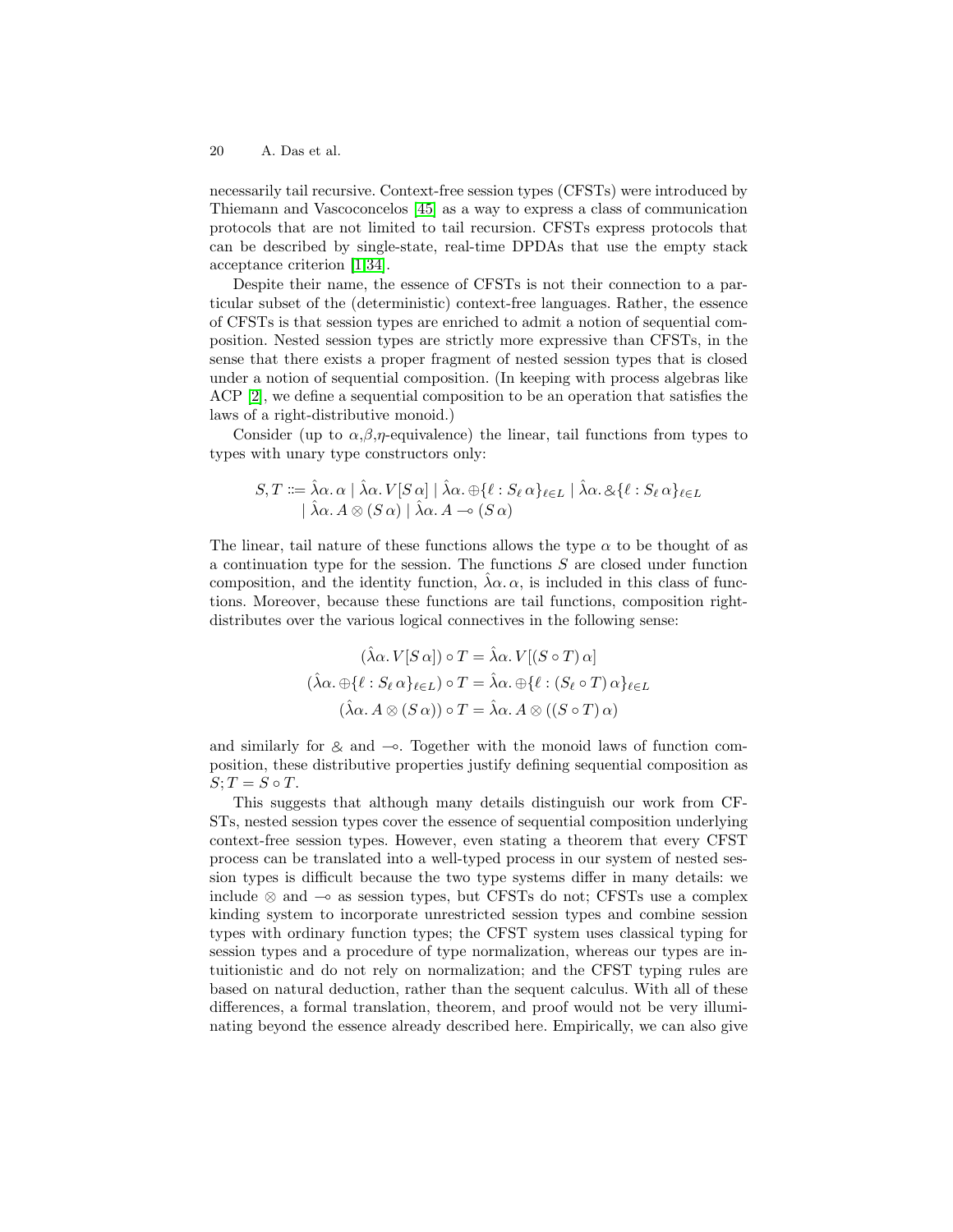analogues of the published examples for CFSTs (see, e.g., the first two examples of Section [9\)](#page-21-0).

Finally, nested session types are strictly more expressive than CFSTs. Recall from Section [2](#page-2-0) the language  $L_3 = {\mathbf{L}^n \mathbf{a} \mathbf{R}^n \mathbf{a} \cup \mathbf{L}^n \mathbf{b} \mathbf{R}^n \mathbf{b} \mid n > 0}$ , which can be expressed using nested session types with two type parameters used in an essential way. Moreover, Korenjak and Hopcroft [\[34\]](#page-27-8) observe that this language cannot be recognized by a single-state, real-time DPDA that uses empty stack acceptance, and thus, CFSTs cannot express the language  $L_3$ . More broadly, nested types allow for finitely many states and acceptance by empty stack or final state, while CFSTs only allow a single state and empty stack acceptance.

### <span id="page-20-0"></span>8 Implementation

We have implemented a prototype for nested session types and integrated it with the open-source Rast system [\[17\]](#page-26-1). Rast (Resource-aware session types) is a programming language which implements the intuitionistic version of session types [\[7\]](#page-25-0) with support for arithmetic refinements [\[18\]](#page-26-8), ergometric [\[16\]](#page-25-9) and temporal [\[15\]](#page-25-10) types for complexity analysis. Our prototype extension is implemented in Standard ML (8011 lines of code) containing a lexer and parser (1214 lines), a type checker (3001 lines) and an interpreter (201 lines) and is well-documented. The prototype is available in the Rast repository [\[13\]](#page-25-11).

Syntax A program contains a series of mutually recursive type and process declarations and definitions, concretely written as

```
type V[x1] \ldots [xk] = Adecl f[x1] \dots [xk] : (c1 : A1) \dots (cn : An) |- (c : A)
proc c \leftarrow f[x] c1 \ldots cn = P
```
Type  $V[\overline{x}]$  is represented in concrete syntax as  $V[x1] \dots [xk]$ . The first line is a type definition, where  $V$  is the type name parameterized by type variables  $x_1, \ldots, x_k$  and A is its definition. The second line is a process declaration, where f is the process name (parameterized by type variables  $x_1, \ldots, x_k$ ),  $(c_1 : A_1) \dots (c_n : A_n)$  are the used channels and corresponding types, while the offered channel is c of type A. Finally, the last line is a *process definition* for the same process  $f$  defined using the process expression  $P$ . We use a hand-written lexer and shift-reduce parser to read an input file and generate the corresponding abstract syntax tree of the program. The reason to use a hand-written parser instead of a parser generator is to anticipate the most common syntax errors that programmers make and respond with the best possible error messages.

Once the program is parsed and its abstract syntax tree is extracted, we perform a validity check on it. This includes checking that type definitions, and process declarations and definitions are closed w.r.t. the type variables in scope. To simplify and improve the efficiency of the type equality algorithm, we also assign internal names to type subexpressions parameterized over their free index variables. These internal names are not visible to the programmer.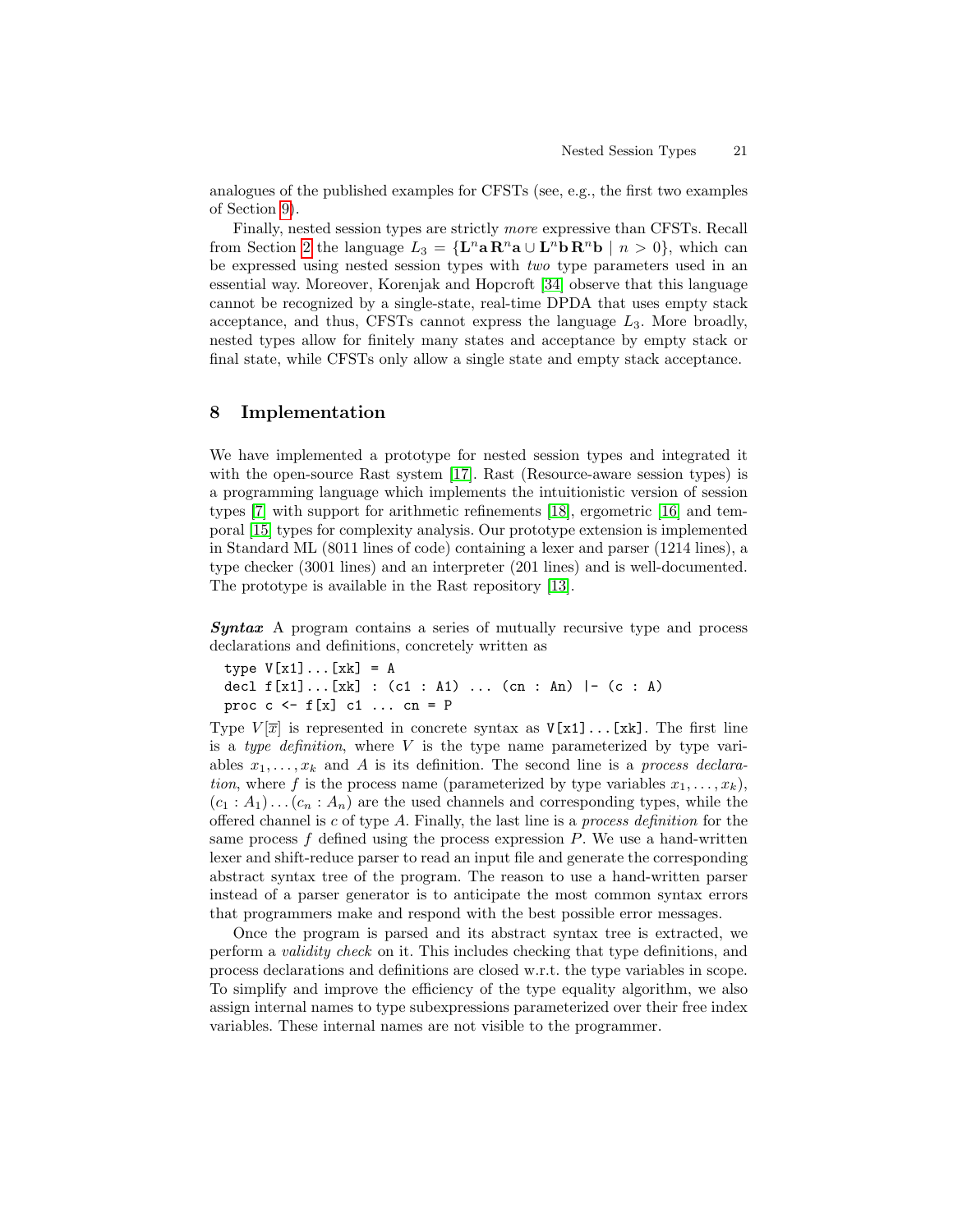Type Checking and Error Messages The implementation is carefully designed to produce precise error messages. To that end, we store the extent (source location) information with the abstract syntax tree, and use it to highlight the source of the error. We also follow a bi-directional type checking [\[40\]](#page-27-11) algorithm reconstructing intermediate types starting with the initial types provided in the declaration. This helps us precisely identify the source of the error. Another particularly helpful technique has been type compression. Whenever the type checker expands a type  $V[\overline{A}]$  defined as  $V[\overline{\alpha}] = B$  to  $B[\overline{A}/\overline{\alpha}]$  we record a reverse mapping from  $B[\overline{A}/\overline{\alpha}]$  to  $V[\overline{\alpha}]$ . When printing types for error messages this mapping is consulted, and complex types may be compressed to much simpler forms, greatly aiding readability of error messages.

### <span id="page-21-0"></span>9 More Examples

Expression Server We adapt the example of an arithmetic expression from prior work on context-free session types [\[45\]](#page-27-2). The type of the server is defined as

type bin =  $+$ { b0 : bin, b1 : bin, \$ : 1 } type  $tm[K] = +\{ const : bin * K,$ add : tm[tm[K]], double : tm[K] }

The type bin represents a constant binary natural number. A process providing a binary number sends a stream of bits, b0 and b1, starting with the least significant bit and eventually terminated by \$.

An arithmetic term, parameterized by continuation type K can have one of three forms: a constant, the sum of two terms, or the double of a term. Consequently, the type  $\tan[K]$  ensures that a process providing  $\tan[K]$  is a well-formed term: it either sends the const label followed by sending a constant binary number of type bin and continues with type K; or it sends the add label and continues with  $\tan{\lfloor \tan(K) \rfloor}$ , where the two terms denote the two summands; or it sends the double label and continues with tm[K]. In particular, the continuation type tm[tm[K]] in the add branch enforces that the process must send exactly two summands for sums.

As a first illustration, consider two binary constants  $a$  and  $b$ , and suppose that we want to create the expression  $a + 2b$ . We can issue commands to the expression server in a *prefix notation* to obtain  $a + 2b$ , as shown in the following exp[K] process, which is parameterized by a continuation type K.

```
decl exp[K] : (a : bin) (b : bin) (k : K) |- (e : tm[K])
proc e \leftarrow exp[K] a b k =e.add ; e.const ; send e a ; % (b:bin) (k:K) |- (e : tm[K])
  e.double ; e.const ; send e b ; % (k:K) | - (e : K)
  e <-> k
```
In prefix notation,  $a+2b$  would be written  $+(a)$  (2 b), which is exactly the form followed by the exp process: The process sends add, followed by const and the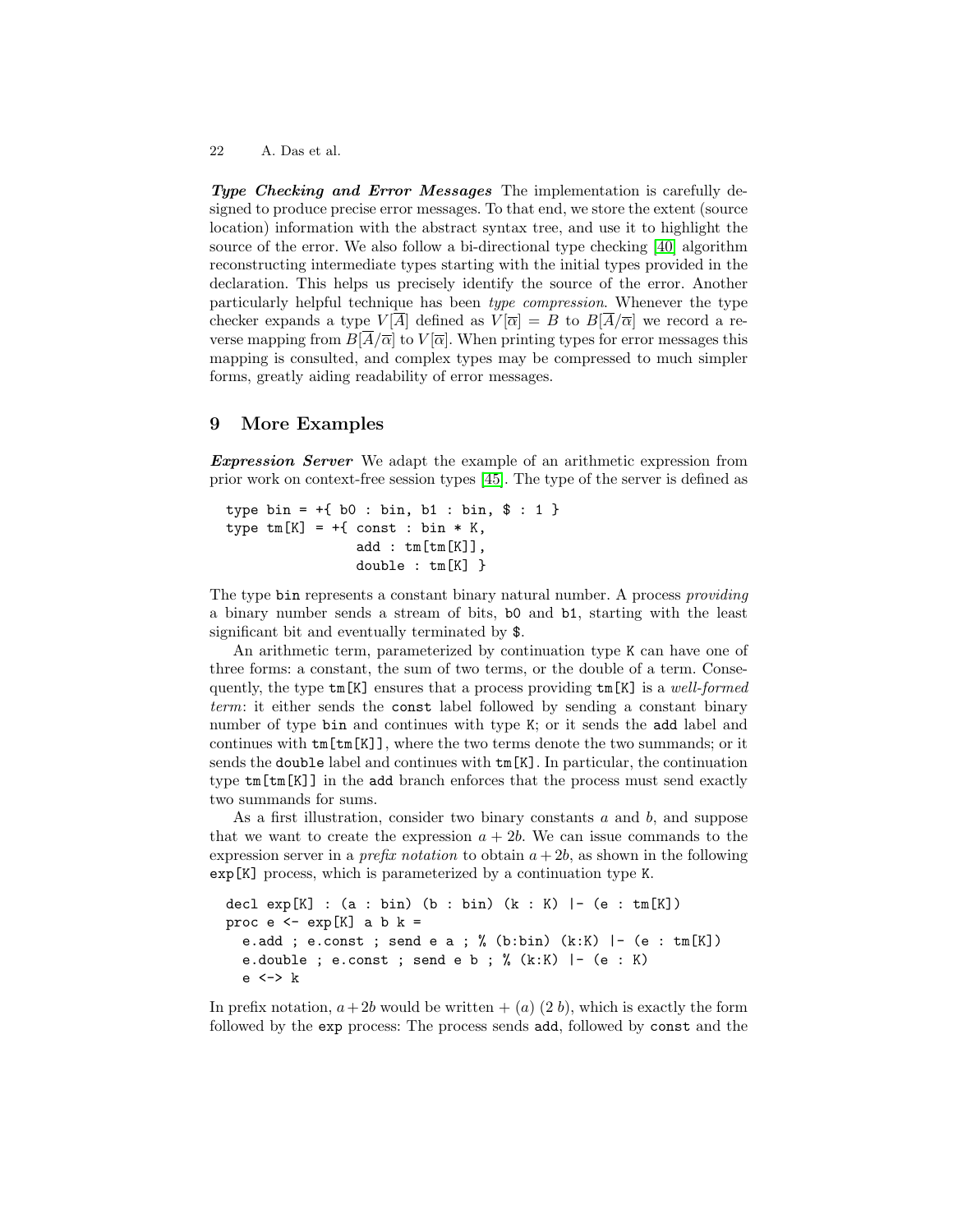number a, followed by double, const, and b. Finally, the process continues at type K by forwarding k to e (intermediate typing contexts on the right).

To evaluate a term, we can define an eval process, parameterized by type K:

decl eval[K] :  $(t : tm[K])$   $| (v : bin * K)$ 

The eval process uses channel  $t : tm[K]$  as argument, and offers v : bin  $* K$ . The process evaluates term t and sends its binary value along v. The technical report contains the full implementation [\[14\]](#page-25-5).

Serializing binary trees Another example from [\[45\]](#page-27-2) is serializing binary trees. Here we adapt that example to our system. Binary trees can be described by:

type  $Tree[a] = +{ node : Tree[a] * a * Tree[a] , leaf : 1 }$ 

These trees are polymorphic in the type of data stored at each internal node. A tree is either an internal node or a leaf, with the internal nodes storing channels that emit the left subtree, data, and right subtree. Owing to the multiple channels stored at each node, these trees do not exist in a serial form.

We can, however, use a different type to represent serialized trees:

type STree[a][K] =  $+$ { nd : STree[a][a \* STree[K]], lf : K }

A serialized tree is a stream of node and leaf labels, nd and lf, parameterized by a continuation type K. Like add in the expression server, the label nd continues with type  $STree[a]$  [a  $*$   $STree[K]$ ]: the label nd is followed by the serialized left subtree, which itself continues by sending the data stored at the internal node and then the serialized right subtree, which continues with type K.<sup>[3](#page-22-0)</sup>

Using these types, it is relatively straightforward to implement processes that serialize and deserialize such trees. The process serialize can be declared with:

```
decl serialize[a][K] : (t : Tree[a]) (k : K) |- (s : Street[a] [K])
```
This process uses channels t and k that hold the tree and continuation, and offers that tree's serialization along channel s. If the tree is only a leaf, then the process forwards to the continuation. Otherwise, if the tree begins with a node, then the serialization begins with nd. A recursive call to serialize serves to serialize the right subtree with the given continuation. A subsequent recursive call serializes the left subtree with the data together with the right subtree's serialization as the new continuation.

It is also possible to implement a process for deserializing trees, but because of space limitations, we will not describe deserialize here.

decl deserialize[a][K] :  $(s : STree[a][K])$  |-  $(tk : Tree[a] * K)$ 

<span id="page-22-0"></span><sup>3</sup> The presence of a \* means that this is not a true serialization because it sends a separate channel along which the data of type a is emitted. But there is no uniform mechanism for serializing polymorphic data, so this is as close to a true serialization as possible. Concrete instances of type Tree with, say, data of base type int could be given a true serialization by "inlining" the data of type int in the serialization.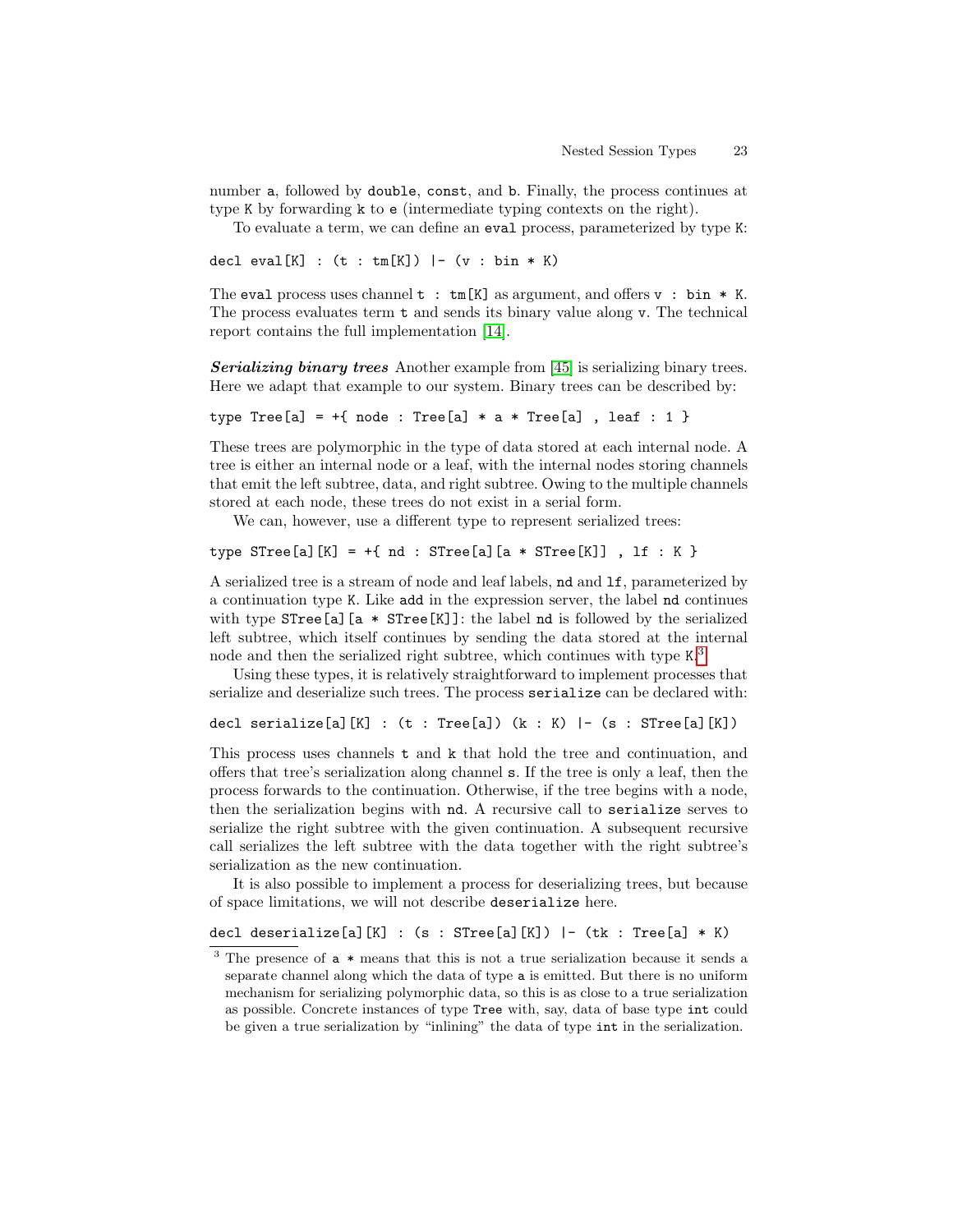Generalized tries for binary trees Using nested types in Haskell, prior work [\[28\]](#page-26-5) describes an implementation of generalized tries that represent mappings on binary trees. Our type system is expressive enough to represent such generalized tries. We can reuse the type Tree[a] of binary trees given above. The type Trie[a][b] describes tries that represent mappings from Tree[a] to type b:

type  $Trie[a][b] = & {$   $i$   $\tbinom{1}{0}$   $i$   $i$   $\tbinom{1}{0}$   $i$   $i$   $i$   $\tbinom{1}{0}$ lookup\_node : Trie[a][a -o Trie[a][b]] }

A process for looking up a tree in such tries can be declared by:

decl lookup\_tree[a][b] :  $(m : Trie[a][b])$   $(t : Tree[a])$   $| - (v : b)$ 

To lookup a tree in a trie, first determine whether that tree is a leaf or a node. If the tree is a leaf, then sending lookup\_leaf to the trie will return the value of type b associated with that tree in the trie.

Otherwise, if the tree is a node, then sending lookup\_node to the trie results in a trie of type Trie[a][a -o Trie[a][b]] that represents a mapping from left subtrees to type  $a \rightarrow$  Trie[a][b]. We then lookup the left subtree in this trie, resulting in a process of type  $a \text{-}o$  Trie[a][b] to which we send the data stored at our original tree's root. That results in a trie of type  $\text{Tri}[\mathsf{a}]$  [b] that represents a mapping from right subtrees to type b. Therefore, we finally lookup the right subtree in this new trie and obtain a result of type b, as desired.

We can define a process that constructs a trie from a function on trees:

decl build\_trie[a][b] :  $(f : Tree[a] \neg o b)$  |-  $(m : Tree[a] [b])$ 

Both lookup\_tree and build\_trie can be seen as analogues to deserialize and serialize, respectively, converting a lower-level representation to a higherlevel representation and vice versa. These types and declarations mean that tries represent total mappings; partial mappings are also possible, at the expense of some additional complexity.

All our examples have been implemented and type checked in the opensource Rast repository [\[13\]](#page-25-11). We have also further implemented the standard polymorphic data structures such as lists, stacks and queues.

### 10 Further Related Work

To our knowledge, our work is the first proposal of polymorphic recursion using nested type definitions in session types. Thiemann and Vasconcelos [\[45\]](#page-27-2) use polymorphic recursion to update the channel between successive recursive calls but do not allow type constructors or nested types. An algorithm to check type equivalence for the non-polymorphic fragment of context-free session types has been proposed by Almeida et al. [\[1\]](#page-25-7).

Other forms of polymorphic session types have also been considered in the literature. Gay [\[24\]](#page-26-3) studies bounded polymorphism associated with branch and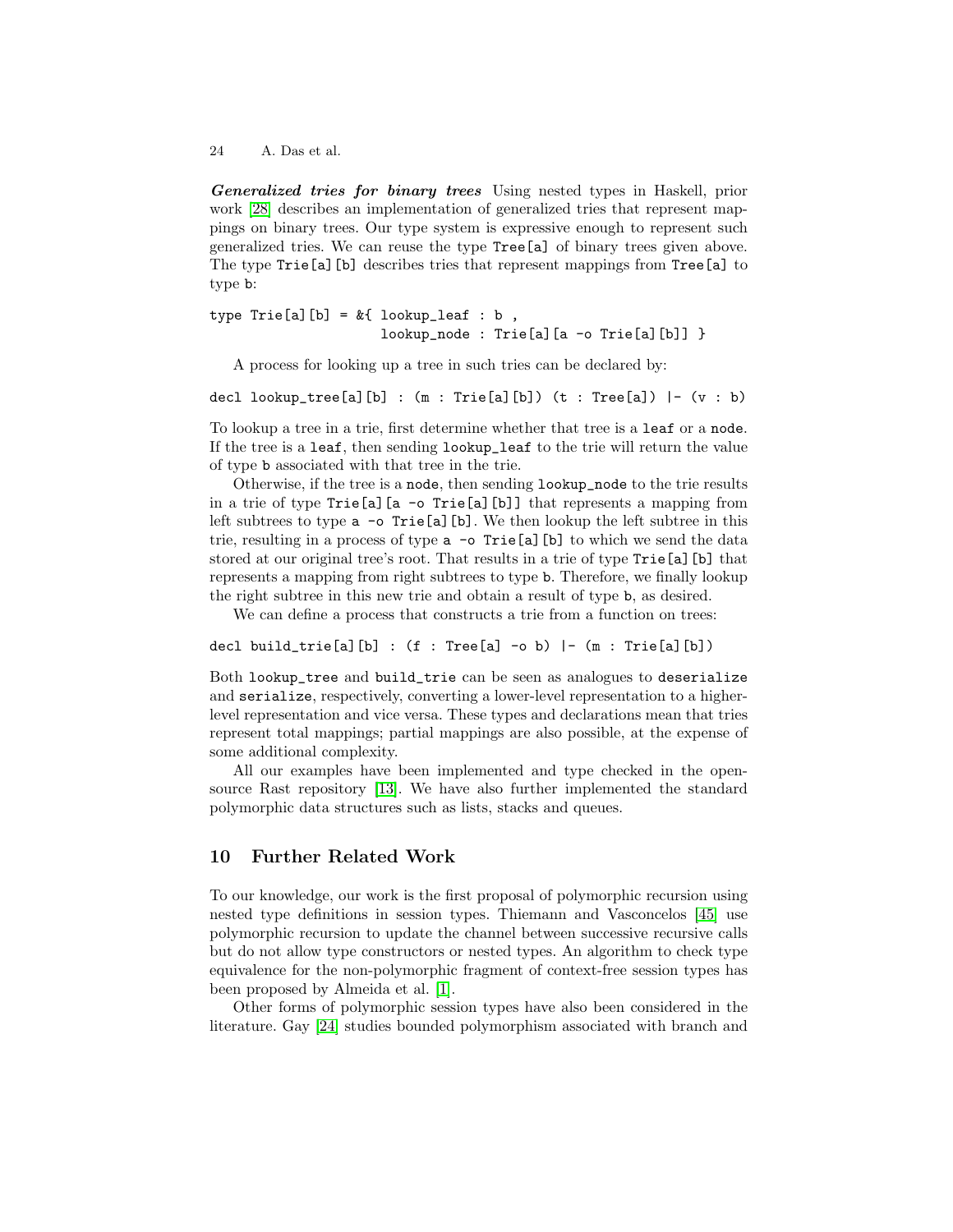choice types in the presence of subtyping. He mentions recursive types (which are used in some examples) as future work, but does not mention parametric type definitions or nested types. Bono and Padovani [\[4,](#page-25-12)[5\]](#page-25-13) propose (bounded) polymorphism to type the endpoints in copyless message-passing programs inspired by session types, but they do not have nested types. Following Kobayashi's approach [\[33\]](#page-26-14), Dardha et al. [\[12\]](#page-25-14) provide an encoding of session types relying on linear and variant types and present an extension to enable parametric and bounded polymorphism (to which recursive types were added separately [\[11\]](#page-25-15)) but not parametric type definitions nor nested types. Caires et al. [\[6\]](#page-25-3) and Perez et al. [\[38\]](#page-27-3) provide behavioral polymorphism and a relational parametricity principle for session types, but without recursive types or type constructors.

Nested session types bear important similarities with first-order cyclic terms, as observed by Janˇcar. Janˇcar [\[30\]](#page-26-13) proves that the trace equivalence problem of first-order grammars is decidable, following the original ideas by Stirling for the language equality problem in deterministic pushdown automata [\[43\]](#page-27-12). These ideas were also reformulated by Sénizergues [\[41\]](#page-27-13). Henry and Sénizergues [\[27\]](#page-26-15) proposed the only practical algorithm to decide the language equivalence problem on deterministic pushdown automata that we are aware of. Preliminary experiments show that such a generic implementation, even if complete in theory, is a poor match for the demands made by our type checker.

## 11 Conclusion

Nested session types extend binary session types with parameterized type definitions. This extension enables us to express polymorphic data structures just as naturally as in functional languages. The proposed types are able to capture sequences of communication actions described by deterministic context-free languages recognized by deterministic pushdown automata with several states, that accept by empty stack or by final state. In this setting, we show that type equality is decidable. To offset the complexity of type equality, we give a practical type equality algorithm that is sound, efficient, but incomplete.

In the future, we are planning to explore subtyping for nested types. In particular, since the language inclusion problem for simple languages [\[22\]](#page-26-16) is undecidable, we believe subtyping can be reduced to inclusion and would also be undecidable. Despite this negative result, it would be interesting to design an algorithm to approximate subtyping. That would significantly increase the programs that can be type checked in the system. In another direction, since Rast [\[17\]](#page-26-1) supports arithmetic refinements for lightweight verification, it would be interesting to explore how refinements interact with polymorphic type parameters, namely in the presence of subtyping. We would also like to explore examples where the current type equality is not adequate. Finally, protocols in distributed algorithms such as consensus or leader election (Raft, Paxos, etc.) depend on unbounded memory and cannot usually be expressed with finite control structure. In future work, we would like to see if these protocols can be expressed with nested session types.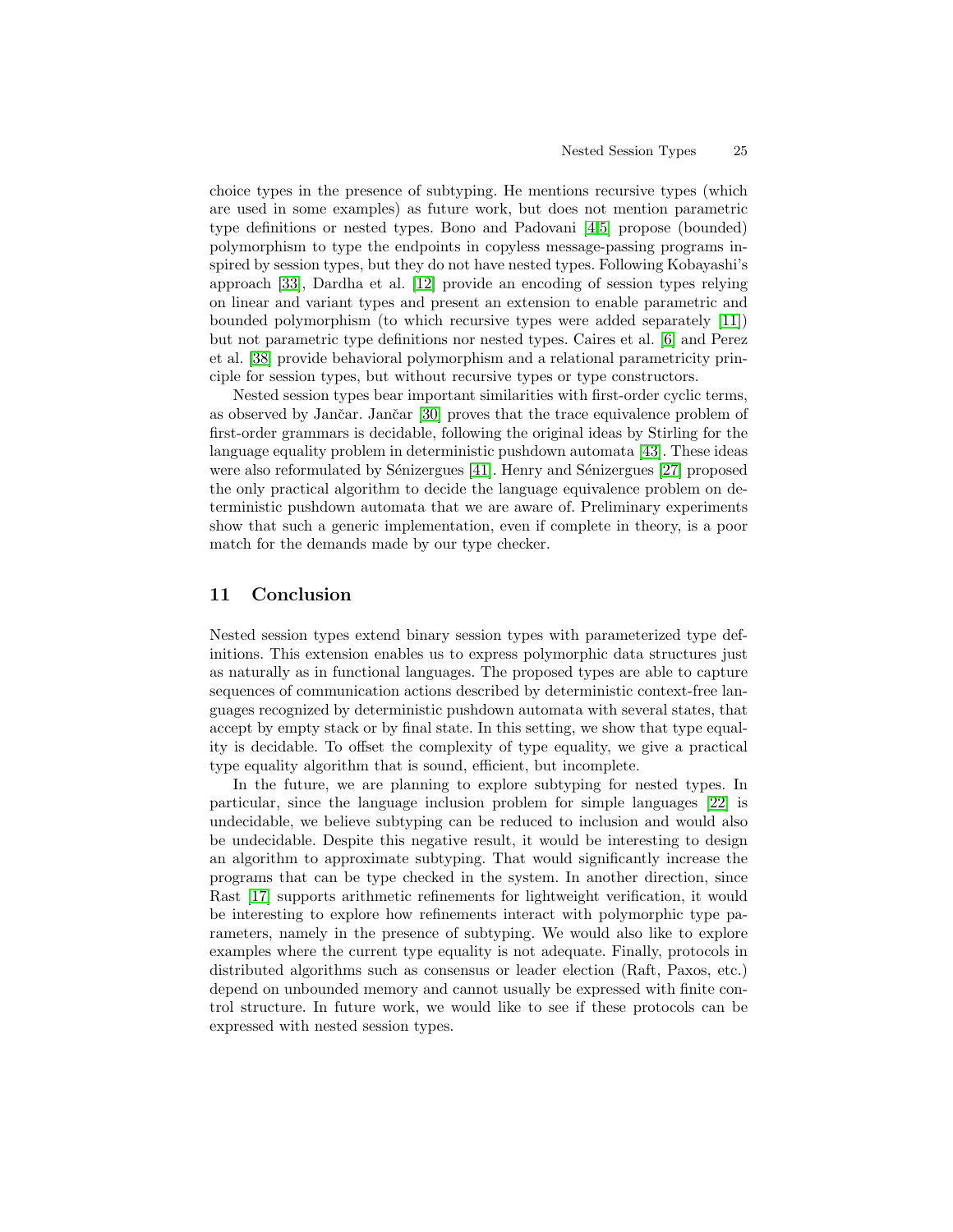### References

- <span id="page-25-7"></span>1. Almeida, B., Mordido, A., Vasconcelos, V.T.: Deciding the bisimilarity of contextfree session types. In: Biere, A., Parker, D. (eds.) 16th International Conference on Tools and Algorithms for the Construction and Analysis of Systems (TACAS 2020). pp. 39–56. Springer LNCS 12079, Dublin, Ireland (Apr 2020)
- <span id="page-25-8"></span>2. Bergstra, J.A., Klop, J.W.: Acpτ a universal axiom system for process specification. In: Wirsing, M., Bergstra, J.A. (eds.) Algebraic Methods: Theory, Tools and Applications. pp. 445–463. Springer Berlin Heidelberg, Berlin, Heidelberg (1989)
- <span id="page-25-2"></span>3. Bird, R.S., Meertens, L.G.L.T.: Nested datatypes. In: Jeuring, J. (ed.) Mathematics of Program Construction, MPC'98, Marstrand, Sweden, June 15-17, 1998, Proceedings. Lecture Notes in Computer Science, vol. 1422, pp. 52–67. Springer (1998).<https://doi.org/10.1007/BFb0054285>
- <span id="page-25-12"></span>4. Bono, V., Padovani, L.: Polymorphic endpoint types for copyless message passing. In: Silva, A., Bliudze, S., Bruni, R., Carbone, M. (eds.) Proceedings Fourth Interaction and Concurrency Experience, ICE 2011, Reykjavik, Iceland, 9th June 2011. EPTCS, vol. 59, pp. 52–67 (2011).<https://doi.org/10.4204/EPTCS.59.5>
- <span id="page-25-13"></span>5. Bono, V., Padovani, L.: Typing copyless message passing. Log. Methods Comput. Sci. 8(1) (2012). [https://doi.org/10.2168/LMCS-8\(1:17\)2012](https://doi.org/10.2168/LMCS-8(1:17)2012)
- <span id="page-25-3"></span>6. Caires, L., Pérez, J.A., Pfenning, F., Toninho, B.: Behavioral polymorphism and parametricity in session-based communication. In: Felleisen, M., Gardner, P. (eds.) Programming Languages and Systems. pp. 330–349. Springer Berlin Heidelberg, Berlin, Heidelberg (2013)
- <span id="page-25-0"></span>7. Caires, L., Pfenning, F.: Session types as intuitionistic linear propositions. In: P.Gastin, F.Laroussinie (eds.) Proceedings of the 21st International Conference on Concurrency Theory (CONCUR 2010). pp. 222–236. Springer LNCS 6269, Paris, France (Aug 2010)
- <span id="page-25-1"></span>8. Caires, L., Pfenning, F., Toninho, B.: Linear logic propositions as session types. Mathematical Structures in Computer Science 760 (11 2014)
- <span id="page-25-6"></span>9. Cervesato, I., Scedrov, A.: Relating state-based and process-based concurrency through linear logic (full-version). Information and Computation 207(10), 1044 – 1077 (2009). [https://doi.org/10.1016/j.ic.2008.11.006,](https://doi.org/10.1016/j.ic.2008.11.006) special issue: 13th Workshop on Logic, Language, Information and Computation (WoLLIC 2006)
- <span id="page-25-4"></span>10. Connelly, R.H., Morris, F.L.: A generalisation of the trie data structure. Mathematical Structures in Computer Science 5(3), 381–418 (1995)
- <span id="page-25-15"></span>11. Dardha, O.: Recursive session types revisited. In: Carbone, M. (ed.) Third Workshop on Behavioural Types (BEAT 2014). pp. 27–34. EPTCS 162 (Sep 2014)
- <span id="page-25-14"></span>12. Dardha, O., Giachino, E., Sangiorgi, D.: Session types revisited. Inf. Comput. 256, 253–286 (2017).<https://doi.org/10.1016/j.ic.2017.06.002>
- <span id="page-25-11"></span>13. Das, A., Derakhshan, F., Pfenning, F.: Rast implementation. [https://bitbucket.](https://bitbucket.org/fpfenning/rast/src/master/) [org/fpfenning/rast/src/master/](https://bitbucket.org/fpfenning/rast/src/master/) (2019), accessed: 2019-11-11
- <span id="page-25-5"></span>14. Das, A., DeYoung, H., Mordido, A., Pfenning, F.: Nested polymorphic session types (2020)
- <span id="page-25-10"></span>15. Das, A., Hoffmann, J., Pfenning, F.: Parallel complexity analysis with temporal session types. Proc. ACM Program. Lang. 2(ICFP), 91:1–91:30 (Jul 2018). <https://doi.org/10.1145/3236786>
- <span id="page-25-9"></span>16. Das, A., Hoffmann, J., Pfenning, F.: Work analysis with resource-aware session types. In: Proceedings of the 33rd Annual ACM/IEEE Symposium on Logic in Computer Science. pp. 305–314. LICS '18, ACM, New York, NY, USA (2018). <https://doi.org/10.1145/3209108.3209146>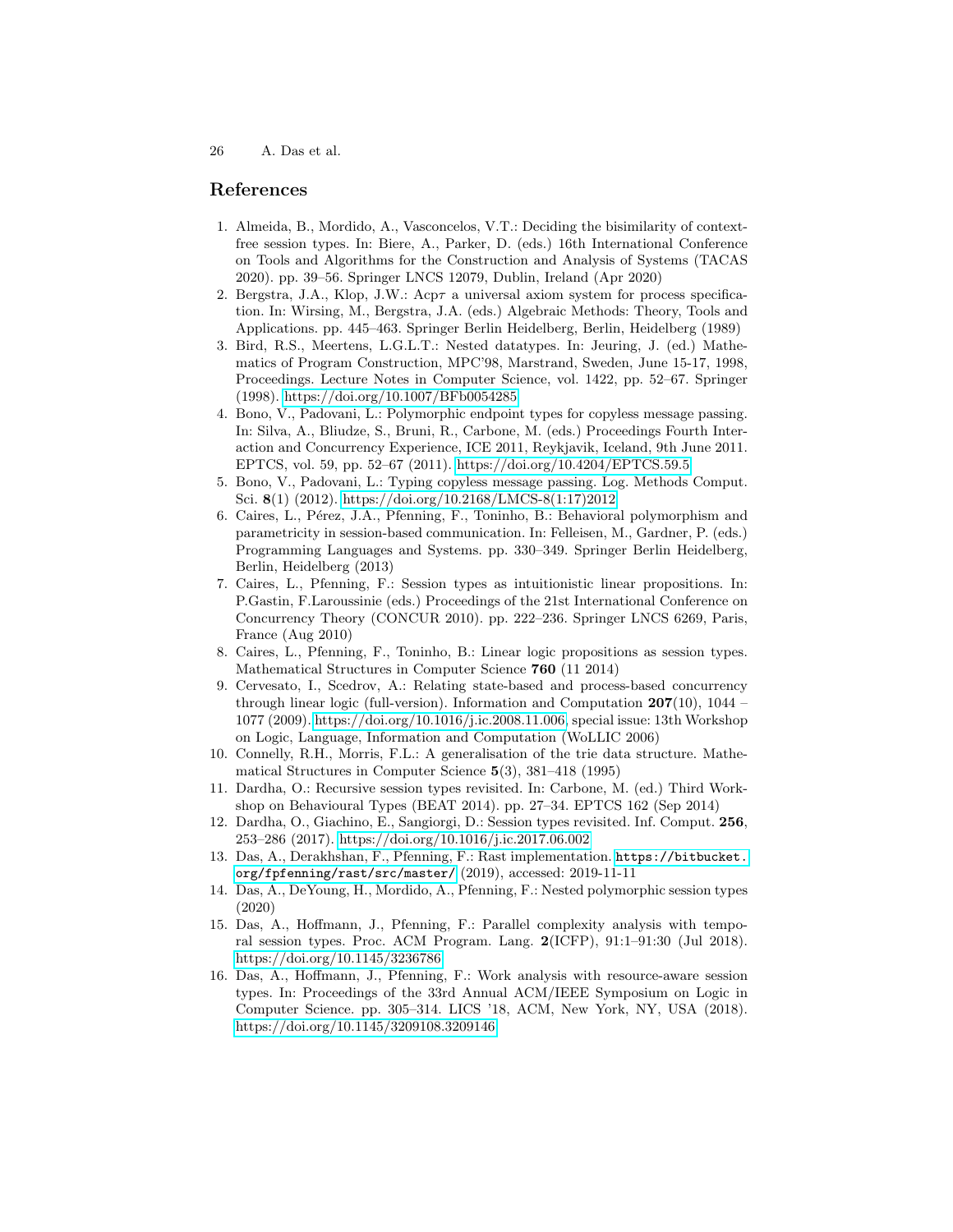- <span id="page-26-1"></span>17. Das, A., Pfenning, F.: Rast: Resource-Aware Session Types with Arithmetic Refinements (System Description). In: Ariola, Z.M. (ed.) 5th International Conference on Formal Structures for Computation and Deduction (FSCD 2020). Leibniz International Proceedings in Informatics (LIPIcs), vol. 167, pp. 33:1–33:17. Schloss Dagstuhl–Leibniz-Zentrum für Informatik, Dagstuhl, Germany (2020). <https://doi.org/10.4230/LIPIcs.FSCD.2020.33>
- <span id="page-26-8"></span>18. Das, A., Pfenning, F.: Session Types with Arithmetic Refinements. In: Konnov, I., Kovács, L. (eds.) 31st International Conference on Concurrency Theory (CON-CUR 2020). Leibniz International Proceedings in Informatics (LIPIcs), vol. 171, pp. 13:1–13:18. Schloss Dagstuhl–Leibniz-Zentrum für Informatik, Dagstuhl, Germany (2020).<https://doi.org/10.4230/LIPIcs.CONCUR.2020.13>
- <span id="page-26-9"></span>19. Das, A., Pfenning, F.: Verified linear session-typed concurrent programming. In: 22nd International Symposium on Principles and Practice of Declarative Programming. PPDP '20, Association for Computing Machinery, New York, NY, USA (2020).<https://doi.org/10.1145/3414080.3414087>
- <span id="page-26-12"></span>20. Derakhshan, F., Pfenning, F.: Circular Proofs as Session-Typed Processes: A Local Validity Condition. arXiv e-prints arXiv:1908.01909 (Aug 2019)
- <span id="page-26-10"></span>21. Dyck: Gruppentheoretische studien. (mit drei lithographirten tafeln.). Mathematische Annalen 20, 1–44 (1882), <http://eudml.org/doc/157013>
- <span id="page-26-16"></span>22. Friedman, E.P.: The inclusion problem for simple languages. Theor. Comput. Sci. 1(4), 297–316 (1976). [https://doi.org/10.1016/0304-3975\(76\)90074-8](https://doi.org/10.1016/0304-3975(76)90074-8)
- <span id="page-26-7"></span>23. Gay, S., Hole, M.: Subtyping for session types in the pi calculus. Acta Informatica 42(2), 191–225 (Nov 2005).<https://doi.org/10.1007/s00236-005-0177-z>
- <span id="page-26-3"></span>24. Gay, S.J.: Bounded polymorphism in session types. Math. Struct. Comput. Sci. 18(5), 895–930 (2008).<https://doi.org/10.1017/S0960129508006944>
- <span id="page-26-11"></span>25. Girard, J.Y., Lafont, Y.: Linear logic and lazy computation. In: Ehrig, H., Kowalski, R., Levi, G., Montanari, U. (eds.) TAPSOFT '87. pp. 52–66. Springer Berlin Heidelberg, Berlin, Heidelberg (1987)
- <span id="page-26-2"></span>26. Griffith, D.: Polarized Substructural Session Types. Ph.D. thesis, University of Illinois at Urbana-Champaign (Apr 2016)
- <span id="page-26-15"></span>27. Henry, P., Sénizergues, G.: Lalblc a program testing the equivalence of dpda's. In: International Conference on Implementation and Application of Automata. pp. 169–180. Springer (2013)
- <span id="page-26-5"></span>28. Hinze, R.: Generalizing generalized tries. Journal of Functional Pogramming  $10(4)$ , 327–351 (Jul 2010)
- <span id="page-26-0"></span>29. Honda, K.: Types for dyadic interaction. In: Best, E. (ed.) CONCUR'93. pp. 509– 523. Springer Berlin Heidelberg, Berlin, Heidelberg (1993)
- <span id="page-26-13"></span>30. Janˇcar, P.: Short decidability proof for DPDA language equivalence via 1st order grammar bisimilarity. CoRR abs/1010.4760 (2010), [http://arxiv.org/abs/](http://arxiv.org/abs/1010.4760) [1010.4760](http://arxiv.org/abs/1010.4760)
- <span id="page-26-6"></span>31. Jancar, P.: Bisimilarity on basic process algebra is in 2-exptime (an explicit proof). arXiv preprint arXiv:1207.2479 (2012)
- <span id="page-26-4"></span>32. Johann, P., Ghani, N.: Haskell programming with nested types: A principled approach. Higher-Order and Symbolic Computation 22(2), 155–189 (Jun 2009)
- <span id="page-26-14"></span>33. Kobayashi, N.: Type systems for concurrent programs. In: Aichernig, B.K., Maibaum, T.S.E. (eds.) Formal Methods at the Crossroads. From Panacea to Foundational Support, 10th Anniversary Colloquium of UNU/IIST, the International Institute for Software Technology of The United Nations University, Lisbon, Portugal, March 18-20, 2002, Revised Papers. Lecture Notes in Computer Science, vol. 2757, pp. 439–453. Springer (2002). [https://doi.org/10.1007/978-3-540-40007-](https://doi.org/10.1007/978-3-540-40007-3_26) 3 [26](https://doi.org/10.1007/978-3-540-40007-3_26)